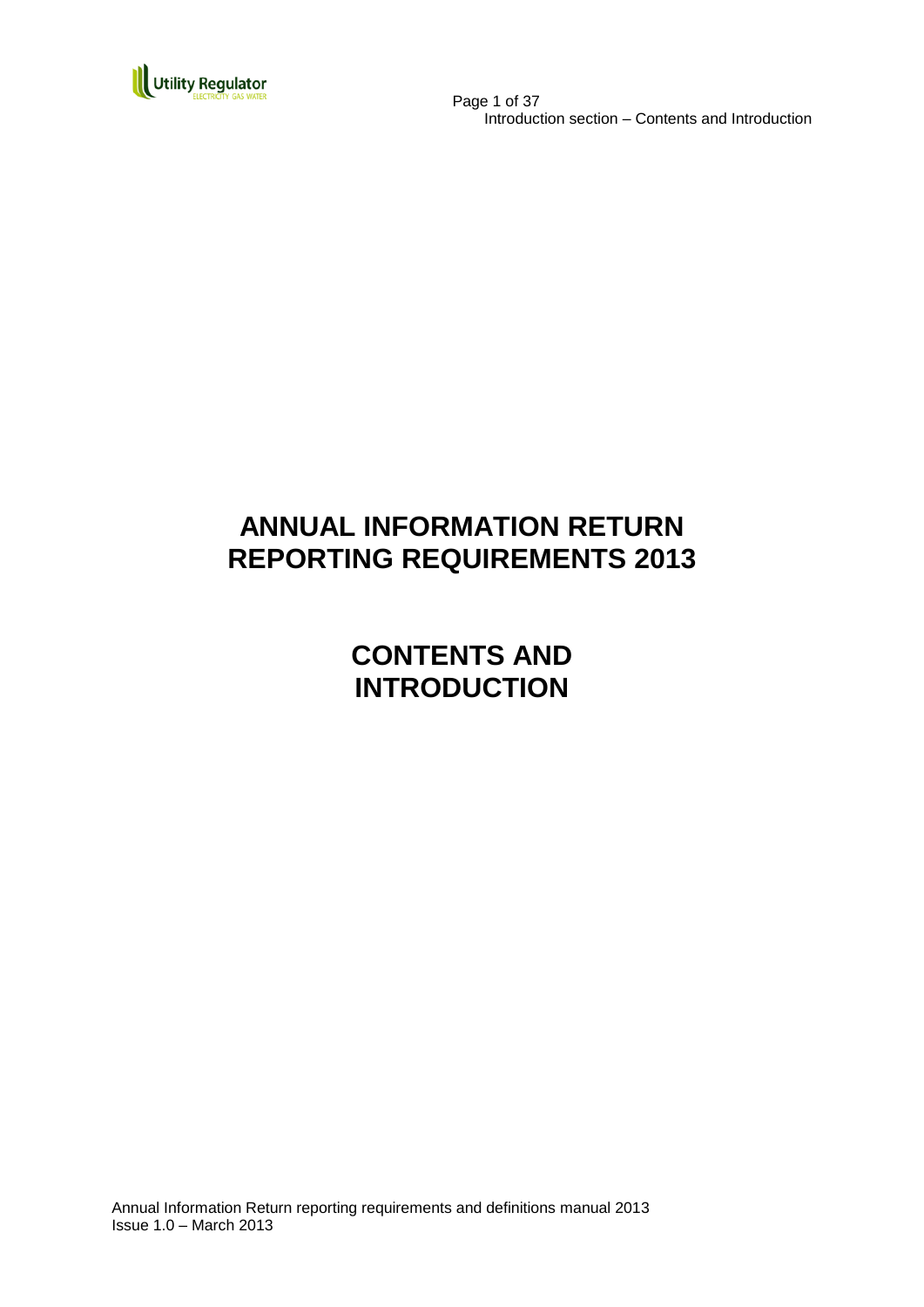

## **ANNUAL INFORMATION RETURN REPORTING REQUIREMENTS**

# **CONTENTS**

## **Introduction**

|         | Purpose of the Annual Information return                       | p.5  |
|---------|----------------------------------------------------------------|------|
| 2       | Content of the Annual Information return                       | p.5  |
| 3       | Submission of the Annual Information return                    | p.9  |
| 4       | Public domain submission                                       | p.10 |
| 5       | General guidance to reporting requirements and definitions for |      |
|         | company, reporters and auditors                                | p.12 |
| 6       | Board's overview of the Annual Information return              | p.15 |
| 7       | Levels of service methodology appendix                         | p.16 |
| 8       | Customer satisfaction research appendix                        | p.24 |
| 9       | Reporter's General report                                      | p.25 |
| 10      | Reporter's levels of service information certificate           | p.26 |
| 11      | <b>Regulatory Accounts - Reporting Requirements</b>            | p.27 |
| Annex 1 | Timetable of submission stages                                 | p.30 |
| Annex 2 | Inflation indices                                              | p.31 |
| Annex 3 | Glossary of terms and abbreviations                            | p.33 |
|         |                                                                |      |

## **Section 1 – The Board's Overview**

| $\overline{1}$ | Key outputs and service delivery |
|----------------|----------------------------------|
| 2              | Financial performance measures   |
| 3              | Key supporting information       |
| 4              | <b>Efficiencies</b>              |
| 5              | Competition                      |

## **Section 2 – The Annual Information return**

*Key outputs*

| 1<br>2 | Water service -1<br>Water service $-2$   |
|--------|------------------------------------------|
| 3      | Sewerage service - 1                     |
| 3a     | Sewerage service $-2$                    |
| 4      | Customer service - 1                     |
| 5      | Customer service $-2$                    |
| 5a     | Complaints data for the Consumer Council |
|        |                                          |

#### *Bad debt*

6a Information for the bad debt Notified Item

#### *Non financial measures*

7 Water properties and population

Annual Information Return reporting requirements and definitions manual 2013 Issue 1.0 – March 2013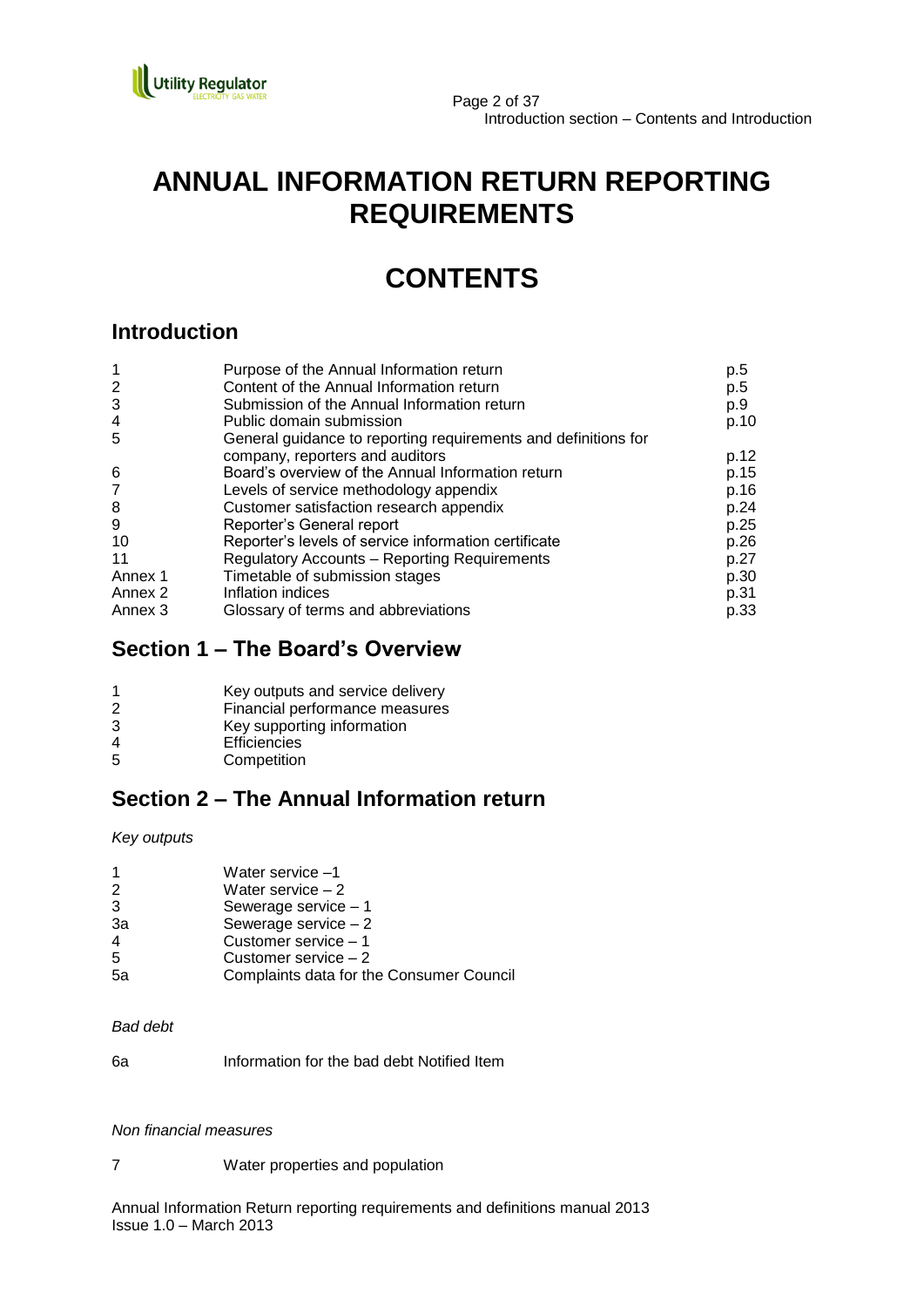

#### Page 3 of 37 Introduction section – Contents and Introduction

- 8 Water metering and large users 9 Water quality 10 Water delivered 10a (i) Security of Supply Index - planned levels of service 10a (ii) Security of Supply Index - reference levels of service 10a (iii) Security of Supply Index - critical period 10b (i) DRD zonal level data (average out-turn). Issued for information only in AIR09 10b (ii) DRD zonal level data (critical period) Issued for information only in AIR09 11 Water mains activity 11a Water service serviceability indicators – 1 12 Water explanatory factors 13 Sewerage properties and population 14 Sewage collected 15 Sewage treatment 16 Sewer activity summary 16a Sewerage service serviceability indicators – 1
- 16b Sewerage service serviceability indicators 2

*Sewerage explanatory factors*

- 17a Disaggregated sewerage service explanatory factors
- 17b Sewage treatment works: large works
- 17c Sewage treatment works: numbers
- 17d Sewage treatment works: loads
- 17e (Not used)
- 17f Sewage treatment works: costs
- 17g Sludge treatment and disposal

*Regulatory accounts - historical cost accounting*

| 18 | Profit and loss account |  |
|----|-------------------------|--|
|    |                         |  |

- 18a Reconciliation of operating profit to taxation charge<sup>+</sup>
- 18b Allocation of capital expenditure for tax purposes<br>18c Statement of total recognised gains and losses
- Statement of total recognised gains and losses
- 18d Analysis of dividends and interest charges
- 19 Balance sheet
- 19a Analysis of borrowings due after more than one year

*Regulatory accounts - current cost accounting*

| 20 | Profit and loss account |
|----|-------------------------|
|    |                         |

- 21 **21** Activity costing analysis water service<br>22 **Activity costing analysis sewerage service**
- Activity costing analysis sewerage service
- 23 Analysis of turnover and operating income
- 24 Balance sheet<br>25 Analysis of fixe
- Analysis of fixed assets by asset type
- 26 Working capital
- 27 Movement on current cost reserve
- 28 Cash flow statement
- 29 Reconciliation of operating profit to net cash flow from operating activities

*Regulatory accounts - Transactions with associated companies*

#### 30+31 Capital expenditure: profit and loss<sup>+</sup>

#### *Financial measures*

32 Analysis of fixed asset additions and asset maintenance by asset type

Annual Information Return reporting requirements and definitions manual 2013 Issue 1.0 – March 2013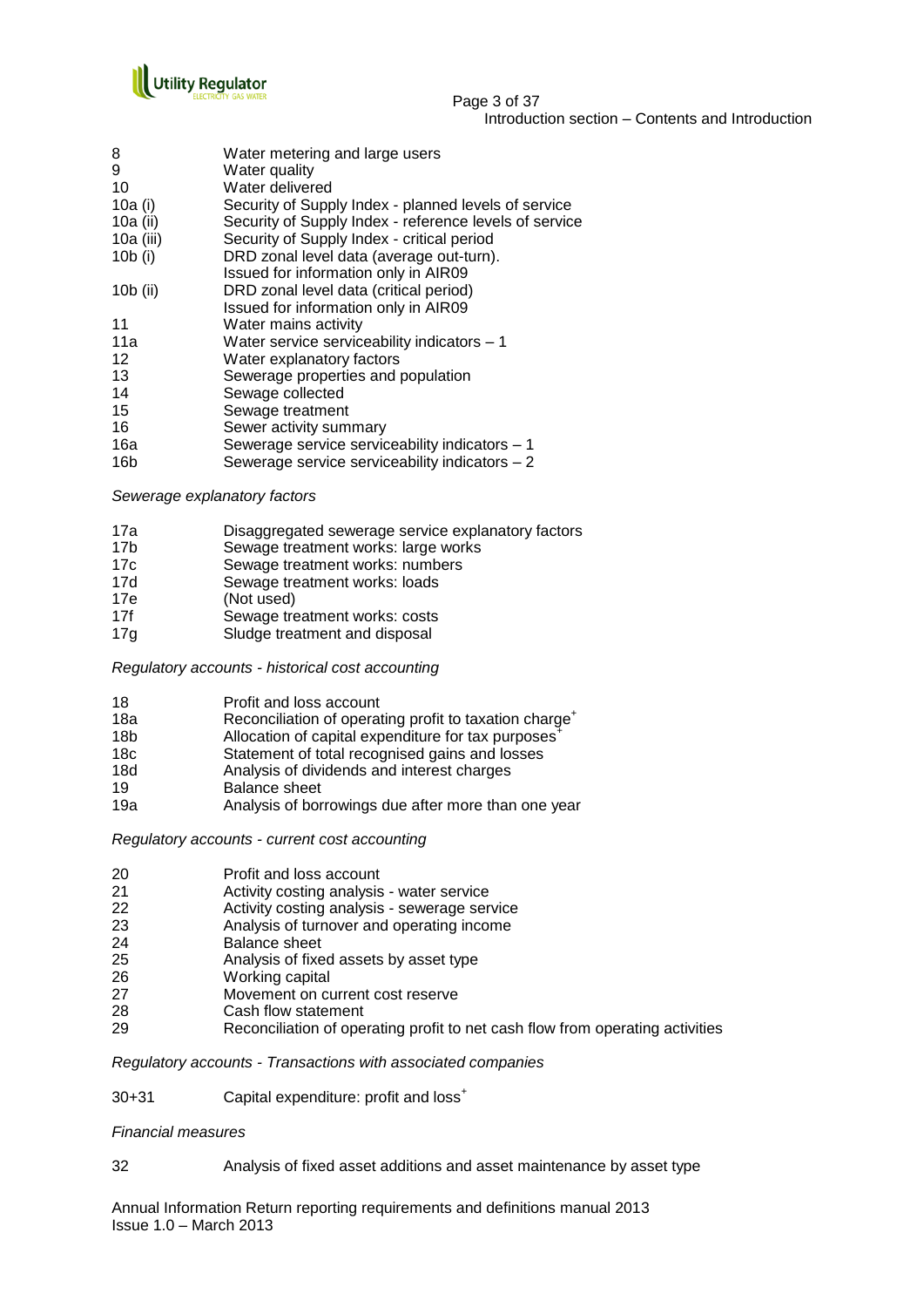

#### Page 4 of 37 Introduction section – Contents and Introduction

- 33 Depreciation charge by asset type
- 34 Analysis of non-infrastructure fixed asset additions by life categories
- 35 Water service expenditure by purpose<br>36 Sewerage service expenditure by purp
- Sewerage service expenditure by purpose

*Expenditure comparisons by purpose*

| 35a | Water service - expenditure comparisons by purpose    |
|-----|-------------------------------------------------------|
| 36a | Sewerage service - expenditure comparisons by purpose |

*Financial measures (continued)*

| 37 | Not used                                              |
|----|-------------------------------------------------------|
| 38 | Not used                                              |
| 39 | Proceeds from disposal of protected land <sup>+</sup> |
| 40 | <b>Capital Investment Monitoring</b>                  |

*Health and safety*

41 Health and safety – policy and performance

*PPP*

42 PPP costs and activity 43 PPP reporting - operational costs

*Overall performance assessment (OPA)*

44 OPA input data

*Carbon accounting*

45 Energy consumption and greenhouse gas accounting

**The content of tables marked <sup>+</sup> is treated as commercially confidential.**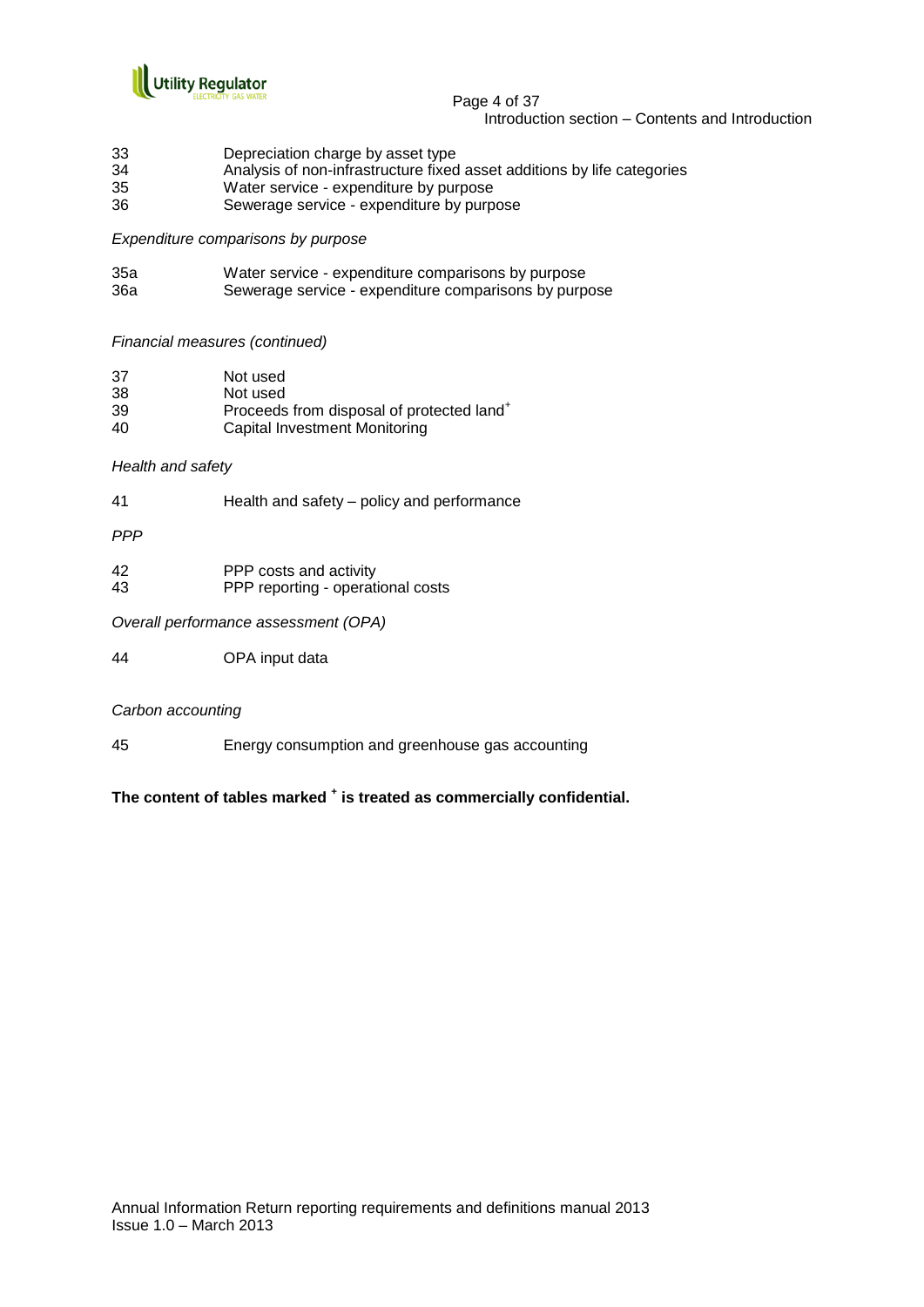

# **INTRODUCTION**

## **1. PURPOSE OF THE ANNUAL INFORMATION RETURN**

The information required in the Annual Information return enables us to:

- monitor NI Water's progress towards achieving higher quality objectives;
- ensure that customers" standards of service are protected;
- compare company performance to other companies both now and over time;
- measure and compare their costs; and,
- prepare for the next review of price limits.

Independent professionals - reporters and auditors - scrutinise NI Water"s Annual Information return information, and report their opinion to NIAUR. The Reporters help us gauge the comparability of company information to the wider industry.

## **2. CONTENT OF THE ANNUAL INFORMATION RETURN**

## **The Annual Information return consists of:**

## **a) Board's Overview**

This comprises tables A to E with accompanying commentary.

The chairman or managing director and one non-executive director of NI Water should sign the Overview confirming that the board of NI Water has endorsed it.

As part of the Board Overview, the Board should confirm that it has sufficient processes and internal systems of control to fully meet its obligation for the provision of information to NIAUR. Where the board considers it is unable to provide such a statement it must state that this is the case and explain why it is unable to do so.

The Board must also provide a statement explaining how it has satisfied itself that the information provided in the Annual Information return is reliable, accurate and complete.

This should include, but not be limited to:

- a high level description of NI Water's processes for completion of the Annual Information return;
- a description of NI Water"s internal quality assurance processes;
- an explanation of the role and involvement of the Board as a whole (including non-executive directors) in the Annual Information return reporting process;
- an explanation of how the Board has satisfied itself that the processes and systems of internal control summarised above are operating as expected;

Annual Information Return reporting requirements and definitions manual 2013 Issue 1.0 – March 2013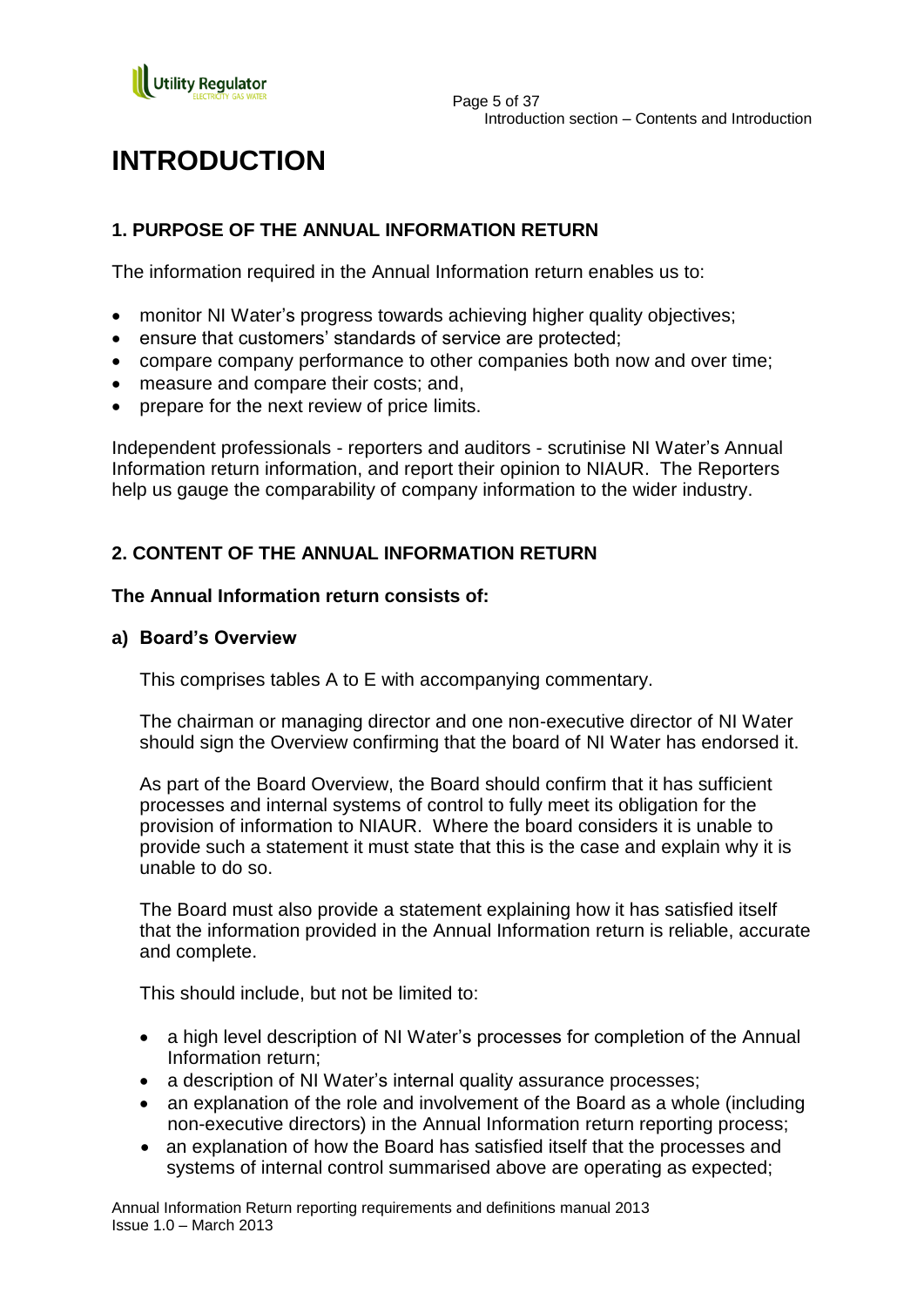

- an explanation of how the Board has satisfied itself that all material assumptions and judgements have been set out in the commentary to accompany each table and that the confidence grades assigned to data items are appropriate;
- a description of how the Board as a whole has engaged with both the auditors and the reporter; and,
- the role (if any) of both the Audit Committee and Internal Audit in the Annual Information return process.

The Companies (Audit, Investigations and Community Enterprise) Order 2005 established the right of auditors to access all information necessary for the performance of their duties as an auditor and requires an annual statement from each director of a company about the provision of information to auditors.

We consider that the same requirements should apply to regulatory information provided in the Annual Information return.

Each person who is a director at the time when the Annual Information return is submitted is therefore required to make a statement in the Overview that:

- a) so far as the director is aware, there is no relevant audit information of which NI Water's auditors or reporter are unaware; and
- b) he has taken all the steps that he ought to have taken as a director in order to make himself aware of any relevant audit information and to establish that NI Water"s auditors and reporter are aware of the information.

consistent with the Companies (Audit, Investigations and Community Enterprise) (Northern Ireland) Order 2005

- Relevant audit information is information that the auditors or reporter needs to complete their reports; and
- A director has taken all the steps he ought to have taken as a director to comply with paragraph b) above, if he has made such enquiries of his fellow directors and of NI Water"s auditors and reporter for that purpose, and taken such other steps (if any) for that purpose, as were required by his duty as a director of NI Water to exercise due care, skill and diligence consistent with the Companies (Audit, Investigation and Community Enterprise) Northern Ireland Order 2005.
- The reporter's report on the Board Overview.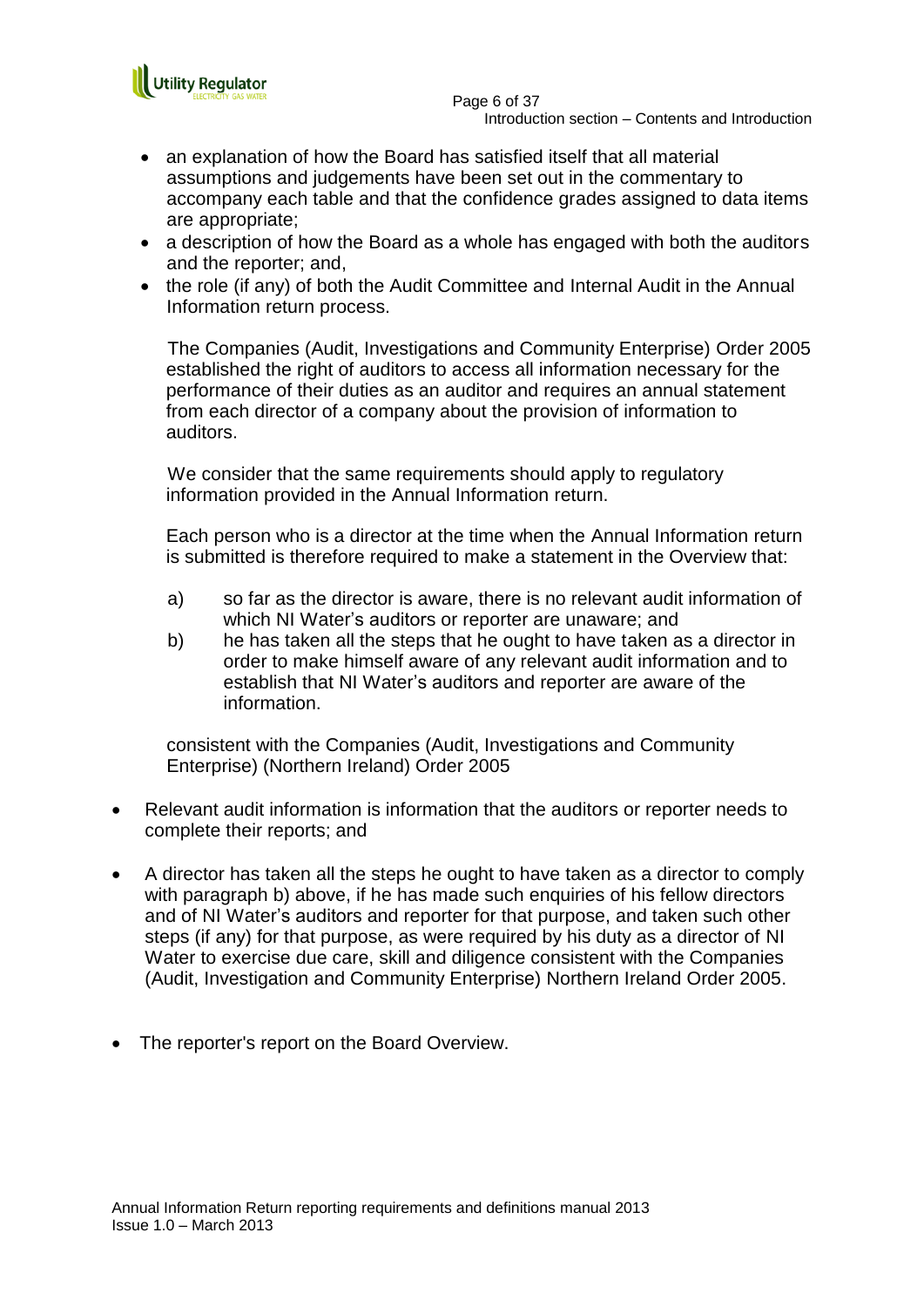

## **b) Main Report**

- A fully completed set of data tables 1 to 45.
- NI Water commentary for each table.
- Year end nominal ledger showing line by line analysis of all codes making up the profit & loss and balance sheet of the statutory accounts.
- Reporter commentary on tables 1 to 17g (not required for 6, 6a, 10b), 21, 22, 25, 32 to 36, 40, 42, 43 and 45.
- The levels of service methodology appendix.
- The customer research appendix.
- The reporter's signed certificate in respect of Levels of Service.
- The auditors' signed report and opinion in respect of the Annual Information return audit procedures.
- The reporter's report covering general and matters confidential to his firm.

A letter from a director of NI Water which confirms the "enclosed Annual Information return" as their view of their position in accordance with the current Annual Information return reporting requirements and definitions manual.

## **Reporting Public Private Partnership Contracts**

NI Water is responsible for the management of a number of large Public Private Partnership (PPP) contracts. NIAUR must assure itself, on behalf of customers, that NI Water is appropriately managing these contracts. Furthermore, NIAUR must also assure itself that NI Water has complied with the requirements of Condition B of its operating licence relating to PPP contracts. It is important therefore that NI Water reports the technical and financial information requested to allow NIAUR to do so.

Separate Chapters and Tables 42 and 43 were introduced in the 2010 Annual Information Return to capture information on each PPP concession and major works. These remain for 2013 with minor alterations. This will allow descriptive information and costs incurred by NI Water plus explanatory variables to be collected in a single coherent format.

The information collected on costs will allow expenditure to be reconciled to NI Water regulatory and statutory accounts. The company is required to ensure that any further information required to reconcile the PPP cost information to the relevant tables within the regulatory accounts and statutory accounts is set out in the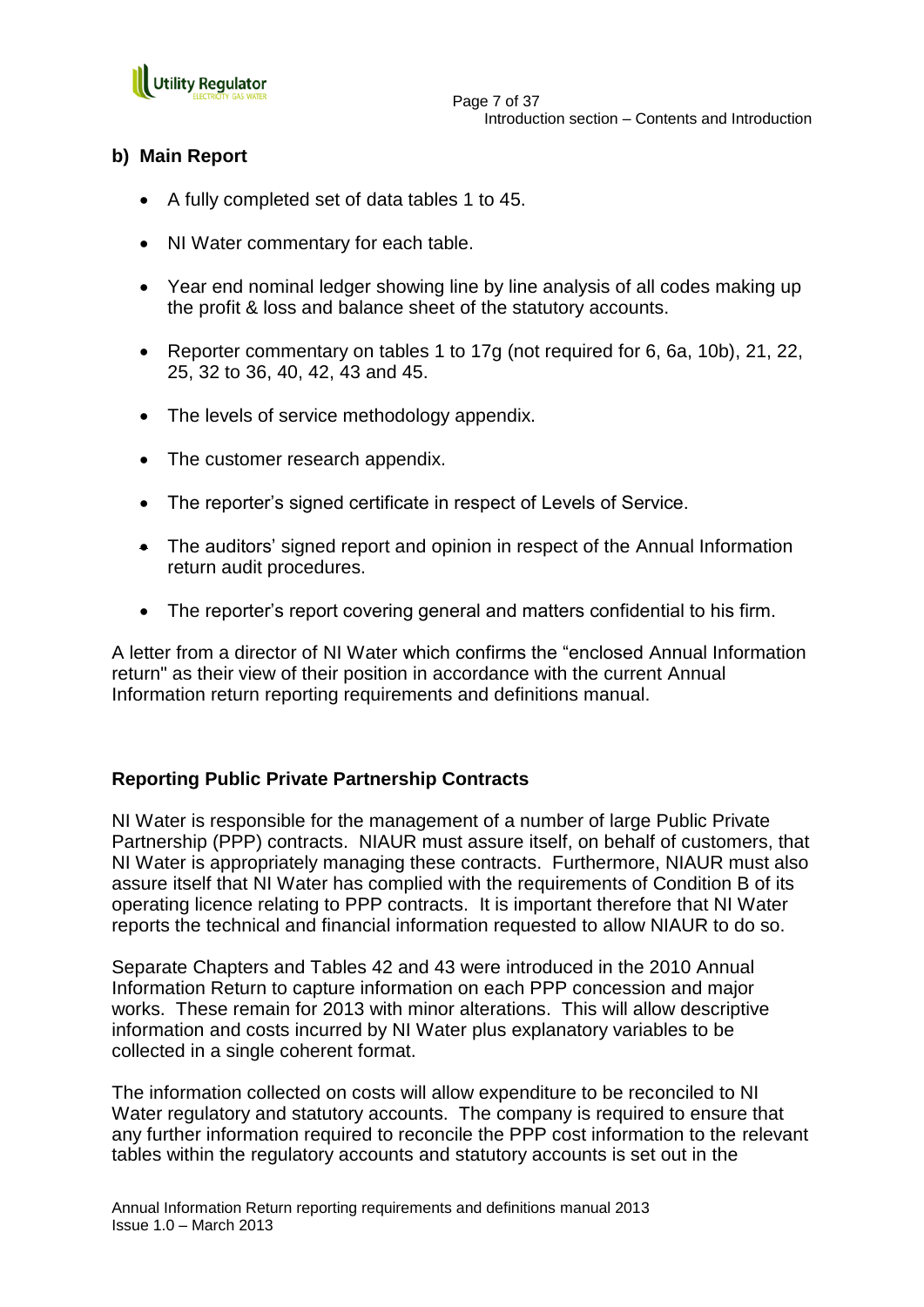

supporting commentary and the reconciliations clearly explained.

In AIR10, the company provided a descriptive report on the scope of works covered by each PPP concession and each major works within each concession supported by location plans and layout drawings to support and clarify the descriptions. This report shall be updated and resubmitted only if it is necessary to address material variations to the works or to correct errors in the previous submissions. If the company concludes that it is not necessary to update the previous report it shall say so in the commentary.

In addition to Chapters 42 and 43 we have divided the following tables into separate tables for PPP, NI Water excluding PPP and NI Water total: Tables 12, 15, 17c, 17d, 17f, 21, 22, 33 and 34. In Tables 35 and 36, additional items have been added. The information in the PPP parts of these tables should reconcile to the relevant information in Chapter 42 and 43. Where further information is necessary to make this reconciliation, this should be set out in the commentary and the reconciliation explained.

Where financial information is requested which does not form part of the unitary charge, but is relevant to PPP contracts, this should also be reported, in accordance with the relevant RAG. Such items would include *inter alia* General and Support Expenditure, which would be NI Water"s costs for managing the PPP contracts and, in the case of WwTWs, terminal pumping costs where NI Water pumps wastewater to a PPP works.

## **c) Service Target Report**

The Regulator has removed the guidance associated with the STR tables and commentary.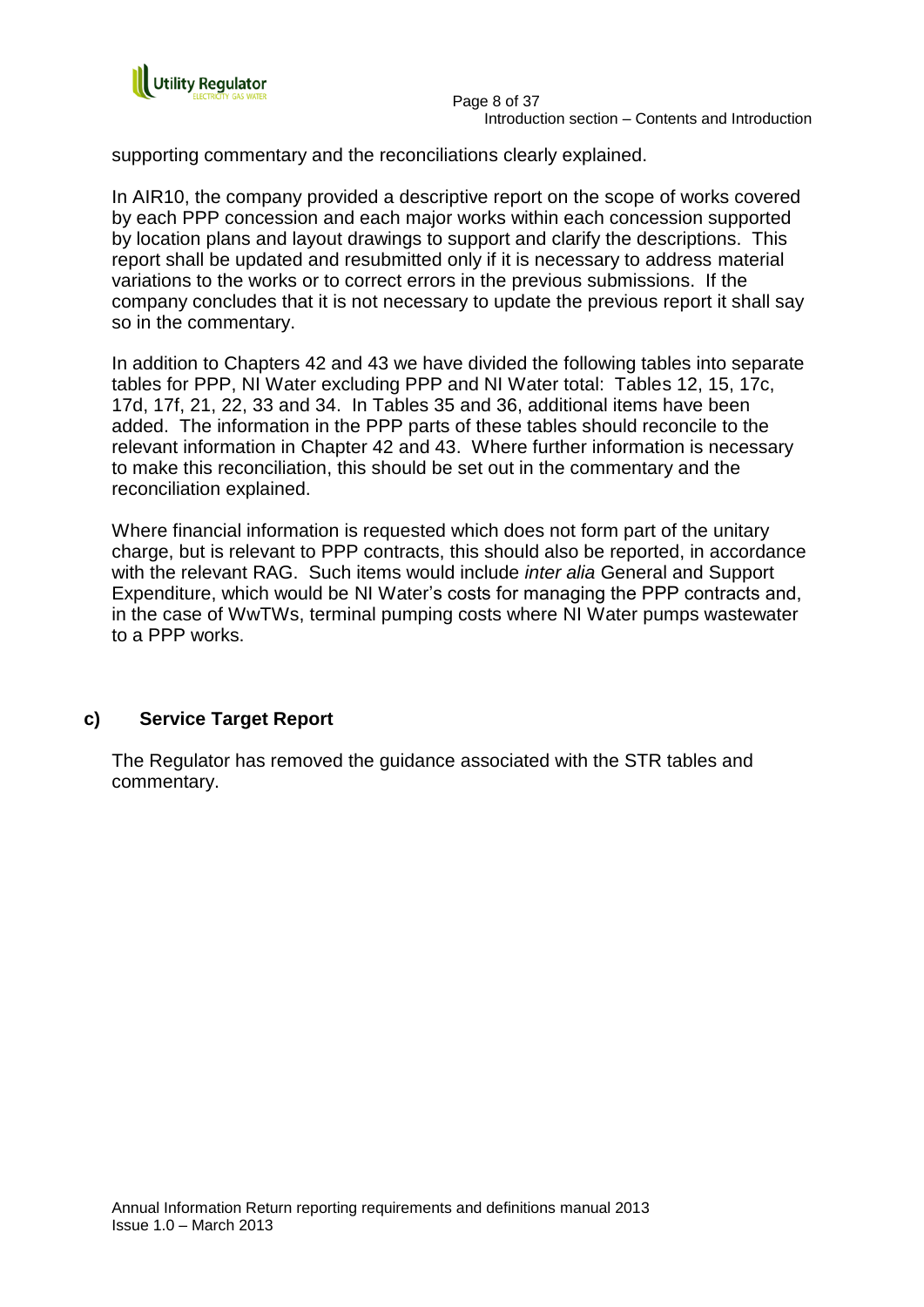

## **3. SUBMISSION OF THE ANNUAL INFORMATION RETURN**

## **NI Water should submit:**

- 4 hard copies of the Annual Information return incorporating:
	- Board's Overview (tables A-E with accompanying commentary);
	- Tables 1 45 (excluding 6, 10b) with accompanying company commentary; and,
	- Levels of service methodology appendix.
- 2 "stand alone" copies of year end nominal ledger statements (as detailed above).
- 1 electronic copy of the Board's Overview, data Tables 1 to 45 and company commentaries, and the levels of service methodology appendix.

## **Reporters are to submit:**

- 4 hard copies of the Annual Information return reporter"s report comprising:
	- Reporter's report on the Board Overview;
	- Reporter"s commentaries on tables 1 to 17g (not required for 6, 6a, 10b); 21, 22, 25, 32 to 36, 40, 41, 42, 43 and 45;
	- Reporter"s General Report; and.
	- The Reporter"s signed certificate in respect of levels of service.
- 1 electronic copy of each of the above.

### **Auditors are to submit:**

- 3 hard copies of the auditors' signed report and opinion in respect of the Annual Information return audit procedures. (The tables submitted to the auditors by NI Water should be included in the audit report).
- 1 electronic copy of the report and opinion only.

| Date of company submission:          | 15 <sup>th</sup> July 2013 |
|--------------------------------------|----------------------------|
| Date of reporter/auditor submission: | 29 <sup>th</sup> July 2013 |

It is the responsibility of NI Water to work in conjunction with their reporter and auditors to achieve these deadlines. All parties are expected to ensure delivery by the dates specified. It is the responsibility of NI Water to ensure that all parts of its Annual Information return and its reporter"s and auditors" reports are submitted by themselves and their reporter and auditors by the due dates.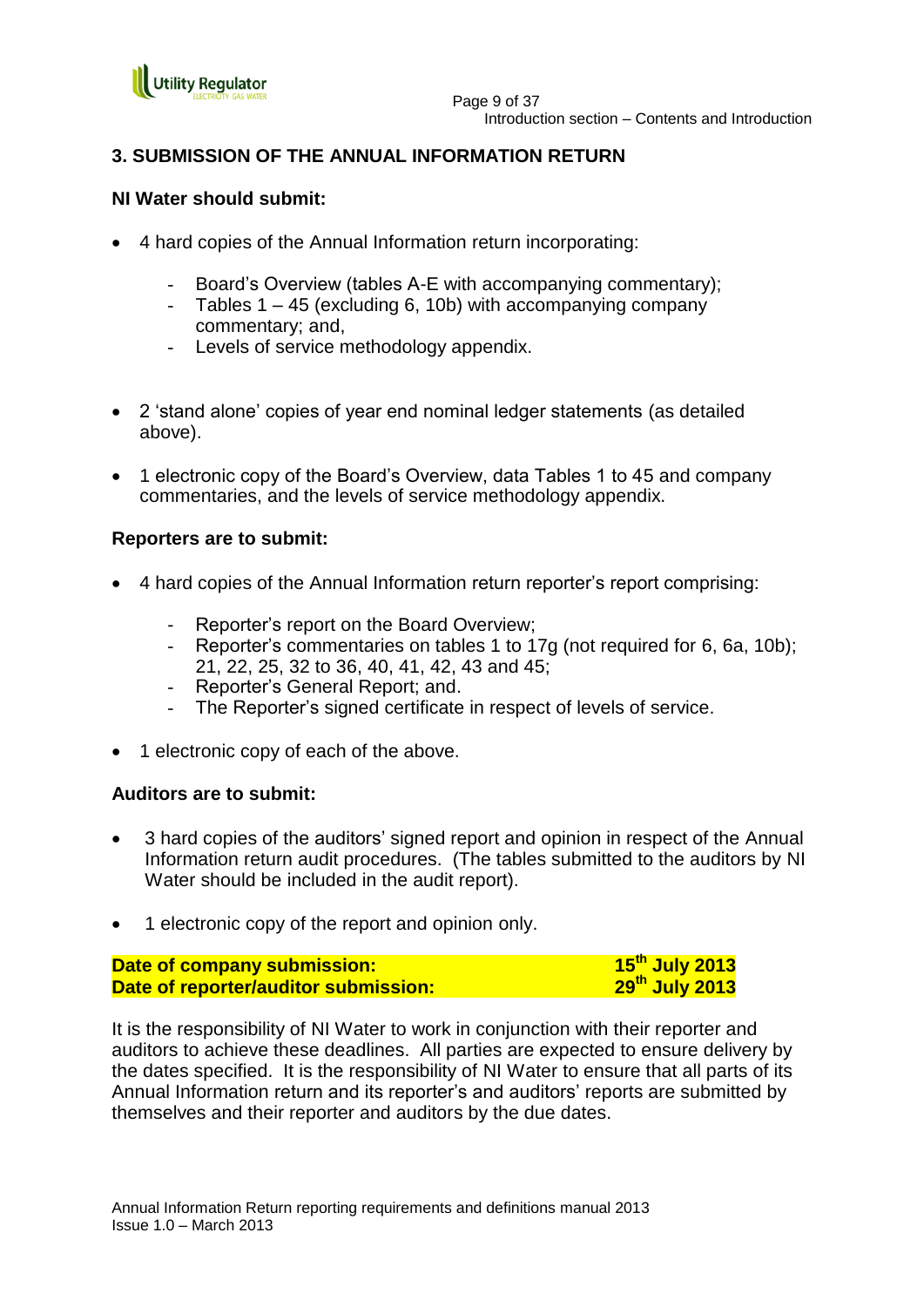## **4. PUBLIC DOMAIN SUBMISSION**

The Annual Information return is central to NIAUR's commitment to make our work more widely available.

**NI Water** should submit a version of the Annual Information return suitable for the public domain by **4 th November 2013** comprising**:**

- 1 hard copy and 1 electronic copy in **pdf format** of the confidentiality pro forma (to follow);
- 1 hard copy and 1 electronic copy in **pdf format** of the commentaries of the Annual Information return (with the exception of 18a, 18b, 30, 31, and 39). The electronic version should reflect the structure of the sections of the Annual Information return, as follows:
	- Board overview;
	- Key outputs (commentaries for tables 1 5 inclusive);
	- Bad debt (commentary for table 6a);
	- Non-financial measures (commentaries for tables 7 16b excluding 10b);
	- Sewage explanatory factors (commentaries for tables 17a-g and 32a);
	- Regulatory accounts (commentaries for tables 18 29 inclusive);
	- Financial measures (commentaries for tables 32 38 inclusive and 40); and
	- Health and safety data (commentary for table 41);
	- PPP costs and activity (commentary for tables 42 and 43);
	- OPA input data (commentary for table 44);
	- Energy consumption and greenhouse gas accounting (commentary for table 45).
- 1 hard copy and 1 electronic copy in **pdf format** of the Board"s Overview commentary; and
- 1 hard copy and 1 electronic copy in **pdf format** of the Levels of Service Appendix.

If NI Water considers material in these sections to be confidential, it should excise their public domain version accordingly and record this on the confidentiality pro forma that will be issued. The following should also be removed:

- All confidentiality markings; and,
- Any personal information (i.e. customers' names and addresses shown as examples of customer service processes).

NI Water should also liaise with the reporter and the auditors to ensure that the reporter"s and auditors" commentaries and reports are suitable for the public domain.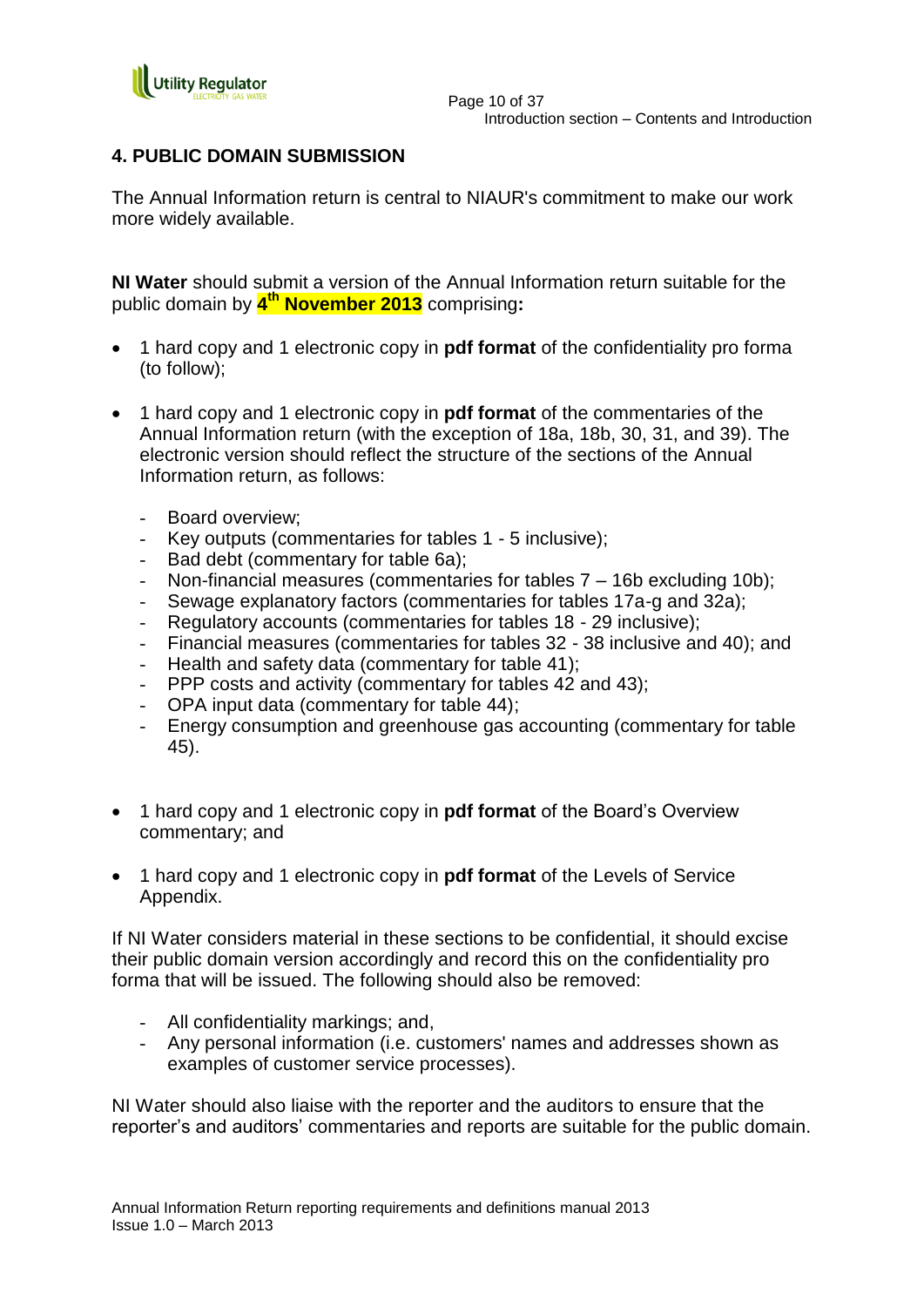

### **The reporter** should submit by **11th November 2013**

- 1 hard copy and 1 electronic copy in **pdf format** of the report on the Board"s overview; and
- 1 hard copy and 1 electronic copy in **pdf format** of the reporter's commentaries on the Annual Information return (with the exception of tables 18b, 30, 31, 39 and 44). The electronic version should reflect the structure of the sections of the Annual Information return, as follows:
	- Board overview;
	- Key outputs (commentaries for tables 1 5 inclusive);
	- Bad debt (commentary for table 6a);
	- Non-financial measures (commentaries for tables 7 16 excluding table 10b);
	- Sewage explanatory factors (commentaries for tables 17a-g and 32a);
	- Regulatory accounts (commentaries for tables 21, 22 and 25);
	- Financial measures (commentaries for tables 32 38 inclusive and 40); and,
	- Health and safety data (commentary for table 41);
	- PPP costs and activity (commentary for table 42 and 43);
	- Energy consumption and greenhouse gas accounting (commentary for table 45).
- 1 hard copy and 1 electronic copy in **pdf format** of the levels of service certificate.

All confidentiality markings should be removed from this submission.

## **Auditors** should submit by **11th November 2013:**

 1 hard copy and 1 electronic copy in **pdf format** of the auditors" signed report and opinion in respect of the Annual Information return.

All confidentiality markings should be removed from this submission. Please exercise special care where this public submission encompasses multiple documents.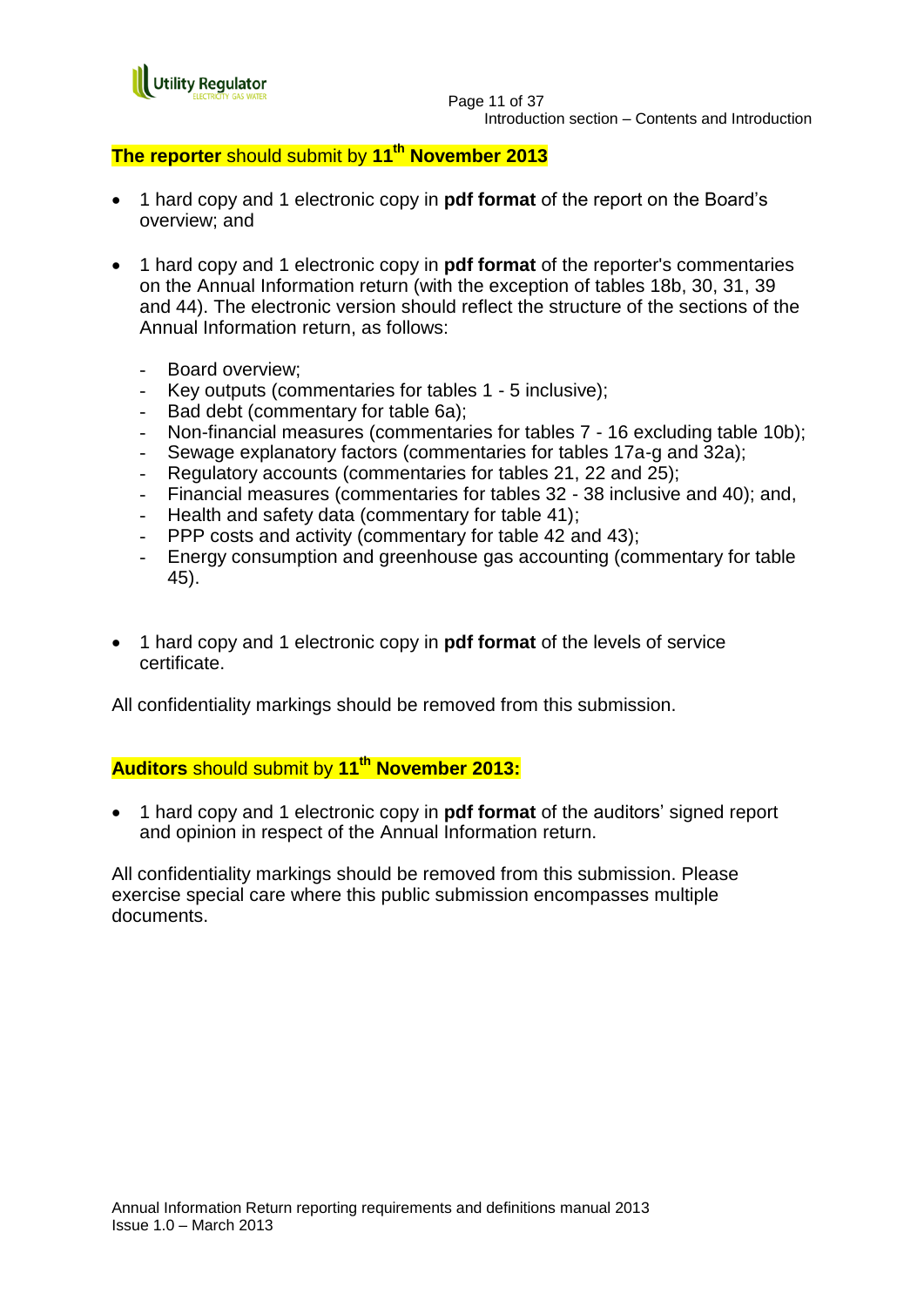

## **5. GENERAL GUIDANCE ON REPORTING REQUIREMENTS AND DEFINITIONS FOR NI WATER, THE REPORTER AND AUDITORS**

The arrangements and responsibilities for the reporting process, including those for the scope and content of audit plans and the level and scope of audit, are set out in section 2 of the reporter protocol Issue 1 (April 2007). The scope and content of reporter"s reports are also set out in section 4 of that document.

For particular requirements in respect of Annual Information return commentaries, NI Water, reporter and auditors should also refer to the relevant guidance given in each chapter of these reporting requirements. In addition, they should note the requirements regarding confidence grades.

NI Water, the reporter and auditors should also refer to the regulatory accounting guidelines (RAGs) published by Ofwat. NI Water should refer to the guidance stated in the following RAG versions: 1.04, 2.03, 3.06, 4.03 and 5.04. The guidance in the RAGs is not repeated in these reporting requirements.

## **Primary purpose categories**

Each line has a primary purpose category. There are six categories:

- Confirming delivery of key outputs and service: Essential information to confirm the delivery of the predefined service and quality improvements funded in price limits, and maintenance of service levels and serviceability to customers year by year.
- Checking compliance with statutory and Licence requirements: Information to enable NIAUR and others to check and confirm that NI Water has met all its statutory and Licence requirements.
- Informing relative performance and efficiency assessments: Information to enable NIAUR and others to assess NI Water"s performance and efficiency, both year by year and relative to its peers.
- Informing future price limit determinations: Information collected to inform future price limit determinations (both interim determinations and price controls).
- Establishing health and safety performance trends.
- Analysis of supply-demand balance.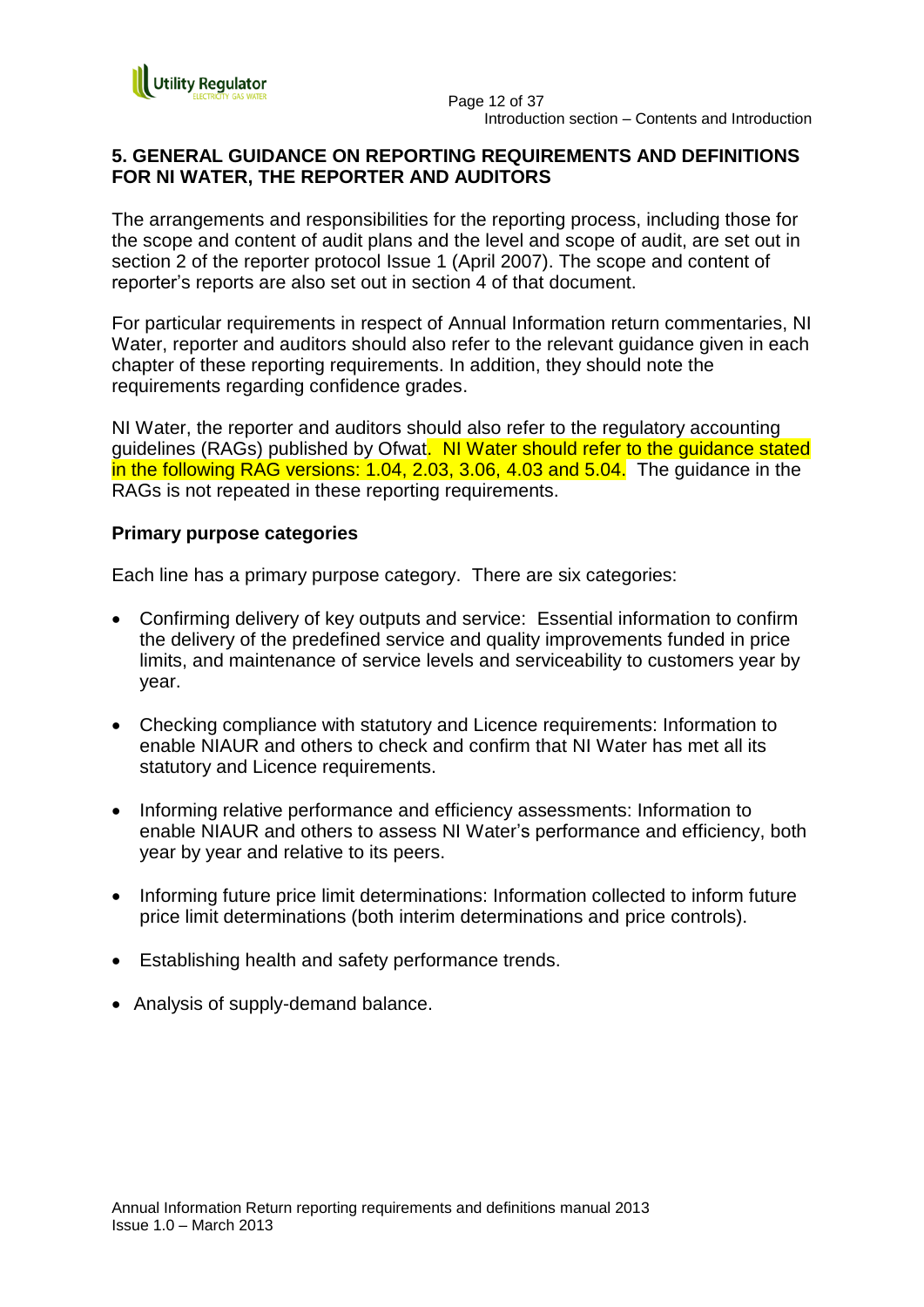

## **Confidence grades**

Confidence grades provide a reasoned basis for NI Water to qualify the reliability and accuracy of the data. NI Water should employ a quality-assured approach in the methodology used to assign confidence grades, particularly if sampling techniques are in place.

The confidence grade combines elements of reliability and accuracy, for example:

A2 Data based on sound records etc. (A, highly reliable) and estimated to be within +/- 5% (accuracy band 2).

Reliability and accuracy bands are shown in the tables below.

| <b>Reliability</b><br>band | <b>Description</b>                                                                                                                                                     |
|----------------------------|------------------------------------------------------------------------------------------------------------------------------------------------------------------------|
| A                          | Sound textual records, procedures, investigations or analysis<br>properly documented and recognised as the best method of<br>assessment.                               |
| в                          | As A, but with minor shortcomings. Examples include old<br>assessment, some missing documentation, some reliance on<br>unconfirmed reports, some use of extrapolation. |
|                            | Extrapolation from limited sample for which Grade A or B data is<br>available.                                                                                         |
|                            | Unconfirmed verbal reports, cursory inspections or analysis.                                                                                                           |

| <b>Accuracy</b><br>band | Accuracy to or within +/- | But outside $+/-$                                                                          |  |  |
|-------------------------|---------------------------|--------------------------------------------------------------------------------------------|--|--|
|                         | $1\%$                     |                                                                                            |  |  |
| $\overline{2}$          | 5%                        | $1\%$                                                                                      |  |  |
| 3                       | 10%                       | 5%                                                                                         |  |  |
| 4                       | 25%                       | 10%                                                                                        |  |  |
| 5                       | 50%                       | 25%                                                                                        |  |  |
| 6                       | 100%                      | 50%                                                                                        |  |  |
| X                       |                           | Accuracy outside $+/-$ 100 %, small numbers or otherwise<br>incompatible (see table below) |  |  |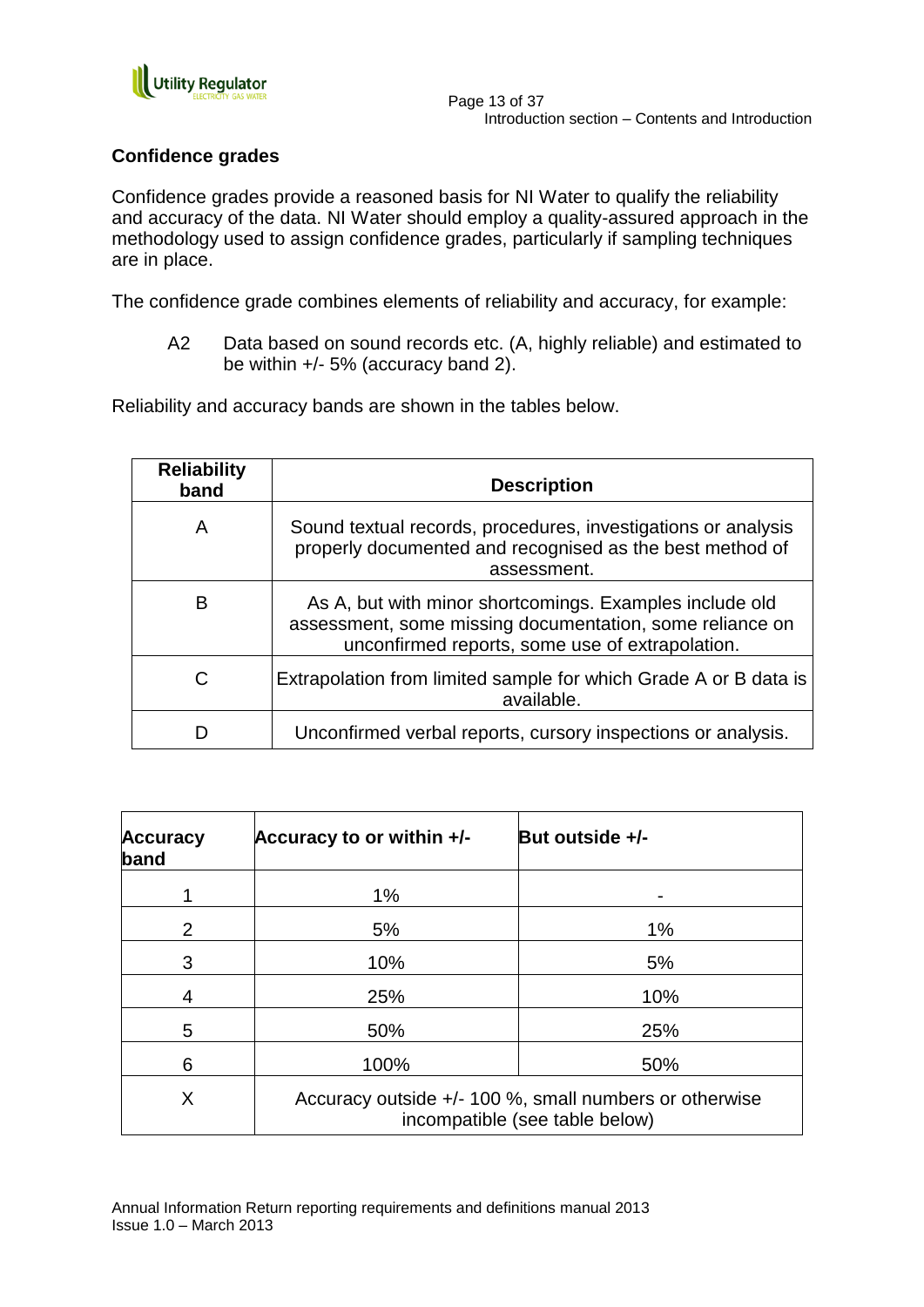

| Compatible confidence grades |                         |                |                |                |
|------------------------------|-------------------------|----------------|----------------|----------------|
| <b>Accuracy band</b>         | <b>Reliability band</b> |                |                |                |
|                              | A                       | B              | C.             |                |
|                              | A <sub>1</sub>          |                |                |                |
| 2                            | A2                      | <b>B2</b>      | C <sub>2</sub> |                |
| 3                            | A3                      | B <sub>3</sub> | C <sub>3</sub> | D <sub>3</sub> |
| 4                            | A4                      | <b>B4</b>      | C <sub>4</sub> | D <sub>4</sub> |
| 5                            |                         |                | C <sub>5</sub> | D <sub>5</sub> |
| 6                            |                         |                |                | D <sub>6</sub> |
| X                            | AX                      | BX             | СX             | <b>DX</b>      |

Certain reliability and accuracy band combinations are considered to be incompatible and these are blocked out in the table below.

Ofwat expects companies in England and Wales to be able to report confidence grades of A2, A3, B2 or better. Where NI Water"s confidence grades are below these levels, NI Water should report on their action plans for improvement. Where NI Water"s action plans are limited to the achievement of A4, B3, B4 or C2 levels, they should justify this.

Any deterioration in confidence grades from those reported in the previous Annual Information Return should be explained together with the action plan for improvement.

The reporter should comment on all confidence grades reported in the tables. They are required to state whether they agree with the confidence grading and if not, provide their opinion. The reporter should also comment on any deterioration, the reason provided by NI Water, and either the action plan for improvement or justification for limited achievement. Where there is disagreement between the parties, NIAUR will normally use the reporter's assessment of the confidence grade.

### **Customer and population data**

In the commentary to all relevant tables, NI Water should state the source of the customer and population data - e.g. Land and Property Services database, NISRA etc.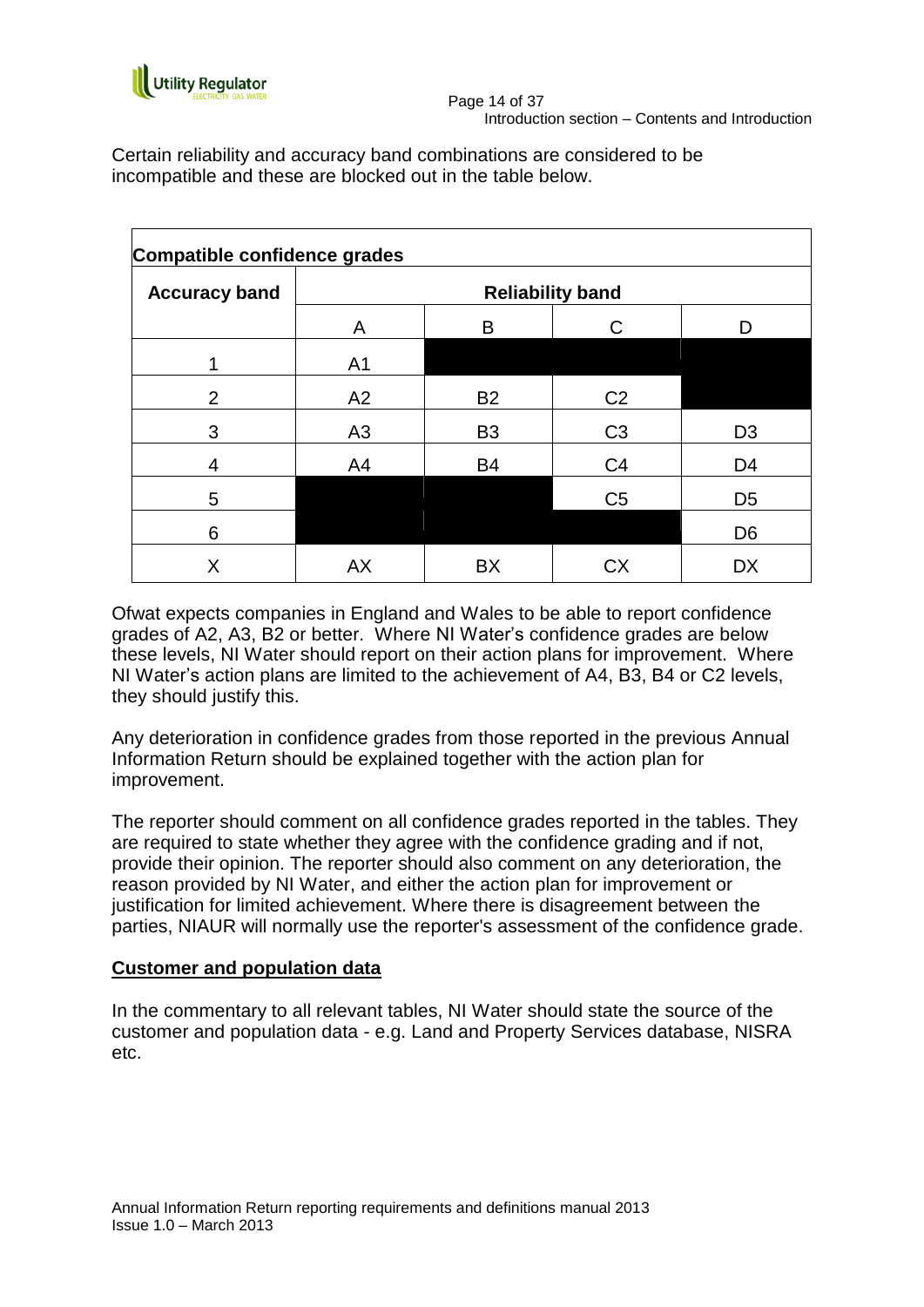

## **6. BOARD'S OVERVIEW OF ANNUAL INFORMATION RETURN**

### **Guidance to NI Water**

NI Water should refer to the guidance given in each individual chapter.

### **Guidance to the reporter**

The reporter"s commentary on the Board Overview should present NIAUR with a clear, succinct statement of the reporter's scrutiny and opinion.

The reporter should:

- Review, give his opinion on, and identify any shortfalls in the process established by NI Water to ensure that the Board Overview is well founded and consistently supported by the textual and numerical information in the Annual Information return and the reports by the quality regulators relating to the quality enhancements programme.
- Give an opinion on the effectiveness of NI Water"s Annual Information return process and whether it has been followed.
- Comment upon the consistency of the Board Overview commentaries with the numerical information drawn from the annual return tables and their associated commentaries, and from the quality regulators' reports.
- Comment on the degree of co-operation he has had from NI Water, particularly with regard to timely access to the finalised Annual Information return, to enable him to complete his work and report in accordance with the NIAUR timetable.
- For chapters 1, 2, 3 and 4 of the Board Overview the reporter should briefly summarise the key trends in company performance and confirm or otherwise the accuracy of the Board Overview statements and supporting numerical data (including costs but excluding financial performance measures). In addition, for chapter 1 the reporter should give his opinion on the accuracy and completeness of NI Water's information on their health and safety initiatives and performance trends; and for chapter 3, the reporter should give his opinion on NI Water's progress towards sustainable procurement.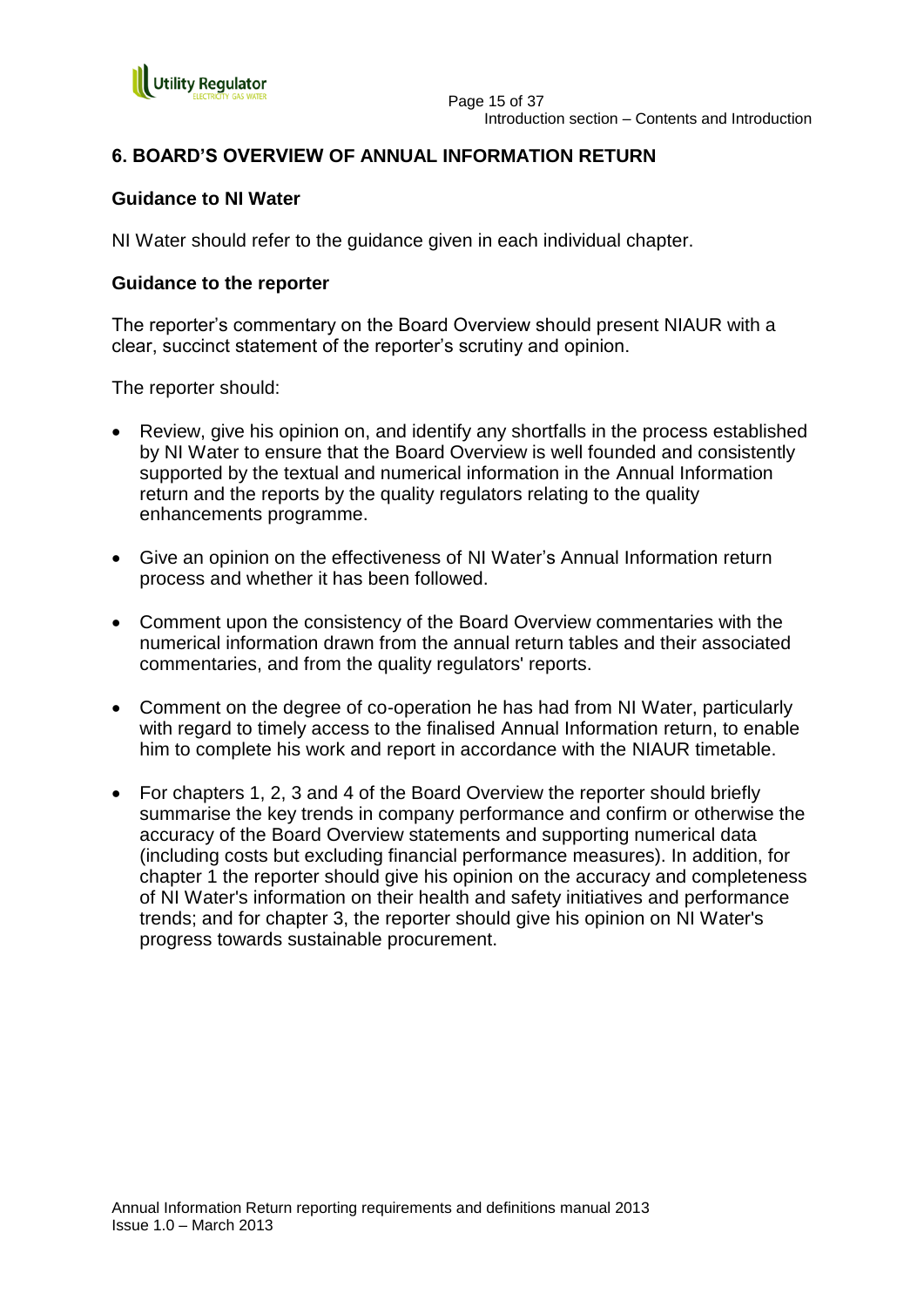

## **7. LEVELS OF SERVICE METHODOLOGY APPENDIX**

## **Guidance to NI Water**

NI Water should clearly describe and explain the methods and procedures adopted in order to monitor and report on the levels of service they provide to their customers. It **must** follow the layout given below, where information is arranged by DG Indicator. An example of relevant DG Registers should be included where indicated. NI Water should include any copies of formal written procedures or guidance as additions not instead of the requested format.

The methodology statement should be a clear, concise explanation of the process involved in producing the reported information. It should include an explanation of the source of any measurements, description of company specific systems and details of the coverage achieved by various monitoring systems, including the extent of any projection of extrapolation required in arriving at the reported figures. Any assumptions made by NI Water in reporting this information must be disclosed. (A description, for example, of a company's computer system or the method used to transfer numbers from registers to Annual Information return tables is not sufficient).

NI Water should provide a full methodology statement for DG2, DG3, DG5, DG6, DG7, DG8 & DG9, drawing our attention to any changes in methodology from previous returns. Where NI Water has reported to us on their performance or methodology during the report year, NI Water should still provide a full methodology statement as a stand alone document rather than refer to previous information provided.

Methodology statements for Table 6 GSS Compliance are not required to be submitted with the Annual Information return

The following is the layout for NI Water's Levels of Service Methodology Statement.

## **DG4 – Restrictions on the use of water**

No methodology required.

### **DG2 – Pressure of mains water**

- Methods and procedures
- Extract from DG2 register
	- provide an extract from DG2 register
- Sources of information
- Scope and coverage
- Assumptions and exclusions
	- including any assumptions made for surrogate for the reference level.
- **Other issues** 
	- provide any further information on issues that have arisen in the report year that impact on your methodology for reporting in the Annual Information return.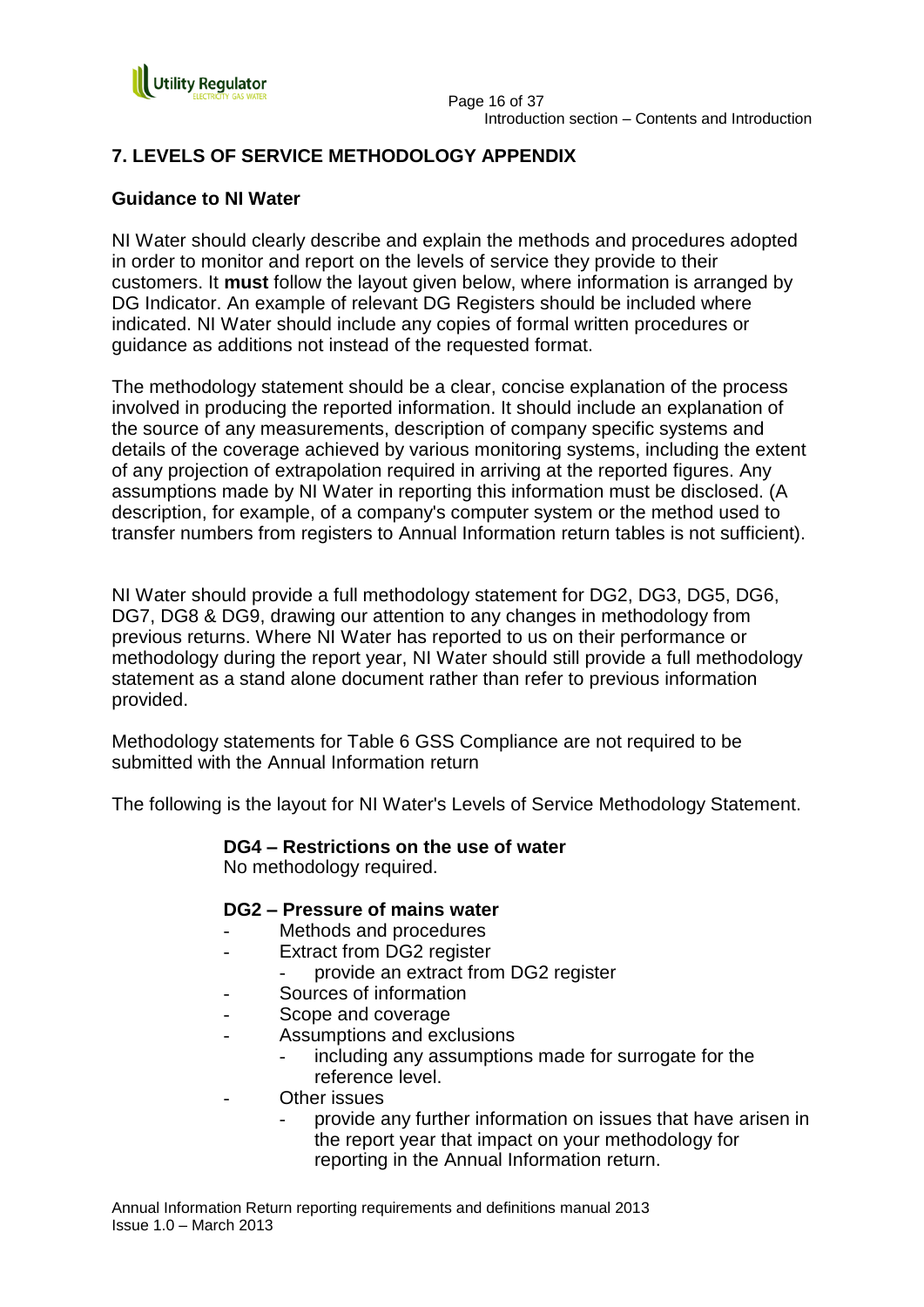

## **DG3 – Supply interruptions**

- Methods and procedures
	- including how you report start time, end time and intermittent interruptions
- **Definitions** 
	- including start time, end time and intermittent interruptions
- Extract from DG3 register should be provided
- Sources of information
- Company systems
- Scope and coverage
- Assumptions and exclusions
- **Other issues**

## **DG5 – Flooding**

DG5 Flooding incidents

- Methods and procedures
	- including definition of severe weather (see also detail in chapter 3 of the reporting requirements)
	- Extract from DG5 register
	- Sources of information
	- Scope and coverage
	- Assumptions and exclusions
	- **Other issues**
	- A statement as to the company practice in dealing with claims arising out of loss or damage alleged to have been caused by foul flooding (Condition J requirement).

DG5 Properties at risk of flooding

- Methods and procedures
	- Including mitigation and movements between 'at risk' registers (see also detail in chapter 3a of the reporting requirements)
	- Sources of information
	- Scope and coverage
	- Assumptions and exclusions
	- **Other issues**

DG5 Cost Benefit Analysis

- Methods and procedures
	- Including comparison of severity of problems e.g. frequency, location and impact of flooding
	- Including prioritisation of activity
	- Sources of information
	- Scope and coverage
	- Assumptions and exclusions
	- **Other issues**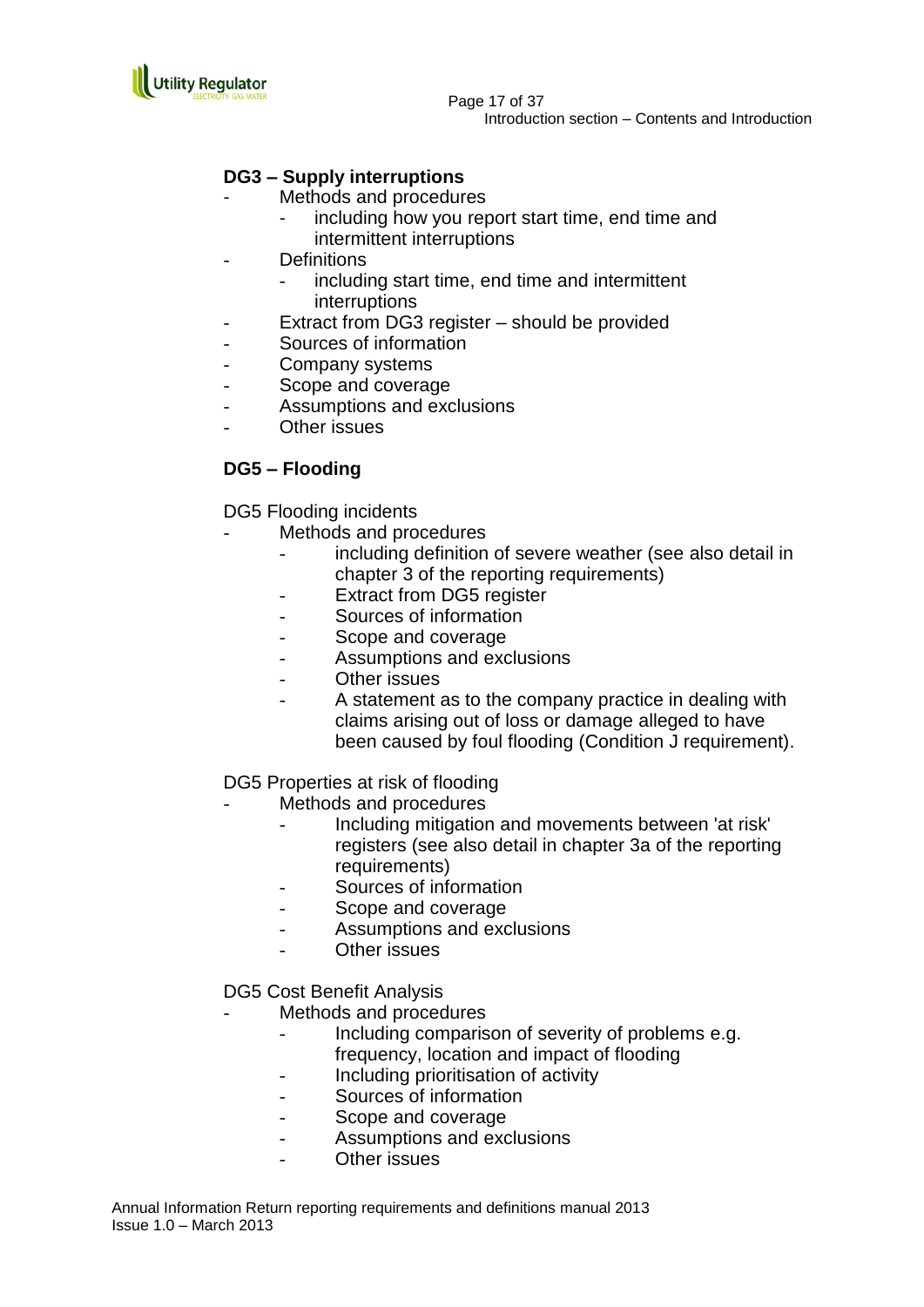

## **DG6 – Response to billing contacts**

- Methodology and procedures
	- allocation to DG6
	- include details of how DG6 contacts are recognised from all other correspondence and how are these allocated to DG6, DG7 and non-reportable categories on your systems.
- **Definitions** 
	- include the definitions you use to report table 4.
- **Exclusions** 
	- Provide details of contacts that are excluded from DG6.
- End of year
	- include details of the approach that has been used for reporting contacts not dealt with at year end
- Auditing
	- include internal procedures/guidance covering allocation to DG6, DG7 and non-reportable categories. Also provide details of the checks/audits carried out to ensure that contacts are correctly allocated, responses are substantive, response times are correct and reporting is accurate.
	- Sources of information
- system used
	- include details of all systems used for recording and reporting DG6 contacts.
	- changes in system during the report year
		- include details of any changes in the systems used to record and report DG6 in the report year and any impact of this on the reported methodology.
- actual data
	- Include whether actual data is used to report table 4.
- sampling
	- provide details of any sampling used to report table 4.
	- justification for sampling
		- provide justification for using sampling rather than counting actuals.
- sampling methodology
	- provide details of the methodology used for sampling.
	- reliability and validity of results
		- how do you ensure that figures are reliable and valid?
- **Responses**
- use of telephone
	- provide details of whether the telephone is used to respond to DG6 contacts e.g. how NI Water decides whether a telephone call is an appropriate method of response. Also provide details of how audit trails are maintained and whether confirmatory letters are sent.
- use of standard letters
	- provide details of any standard letters used to respond to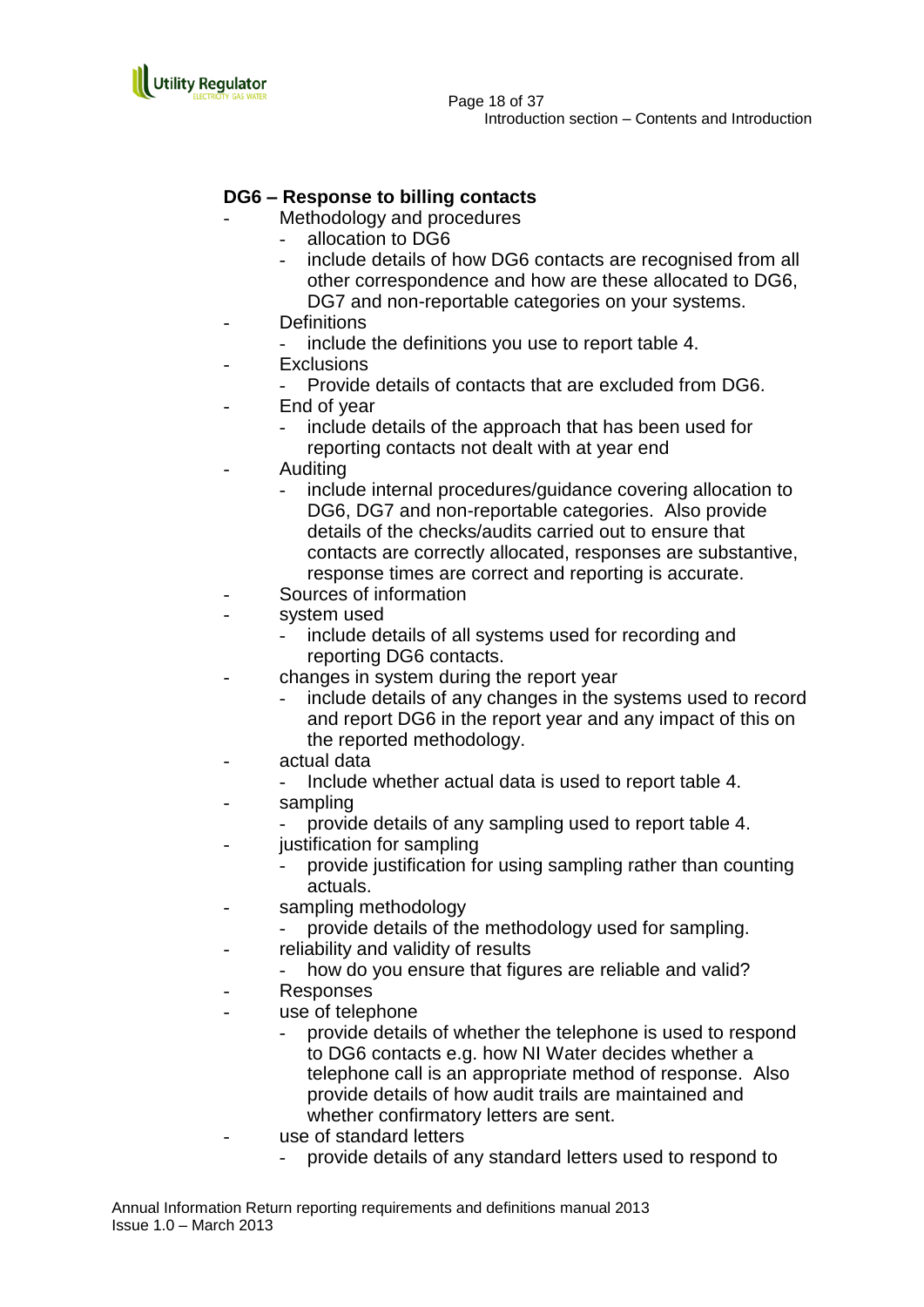

contacts and the circumstances that these will be used. use of personal visit

- provide details of whether a visit is used to respond to DG6 contacts e.g. how NI Water decides whether a visit is an appropriate method of response. Also provide details of how audit trails are maintained and whether confirmatory letters are sent.
- **Assumptions** 
	- assumptions used by NI Water should be clearly disclosed.
- **Other issues** 
	- provide any further information on issues that have arisen in the report year that impact on your methodology for reporting in the Annual Information return.

## **DG7 – Response to written complaints**

- Methodology and procedures
	- allocation to DG7
		- include details of how DG7 contacts are recognised from all other correspondence and how are these allocated to DG6, DG7 and non-reportable categories on your systems.
	- **Definitions** 
		- include the definitions you use to report table 5 lines 1-5.
	- **Exclusions** 
		- Provide details of contacts that are excluded from DG7.
	- End of year
		- include details of the approach that has been used for reporting contacts not dealt with at year end
- auditing
	- include internal procedures/guidance covering allocation to DG6, DG7 and non-reportable categories. Also provide details of the checks/audits carried out to ensure that contacts are correctly allocated, responses are substantive, response times are correct and reporting is accurate.
- Sources of information
	- system used
		- include details of all systems used for recording and reporting DG7 contacts.
	- changes in system during the report year
		- include details of any changes in the systems used to record and report DG7 in the report year and any impact of this on the reported methodology.
	- actual data
		- Include whether actual data is used to report table 5 lines 1-5.
	- sampling
		- provide details of any sampling used to report table 5 lines 1-5.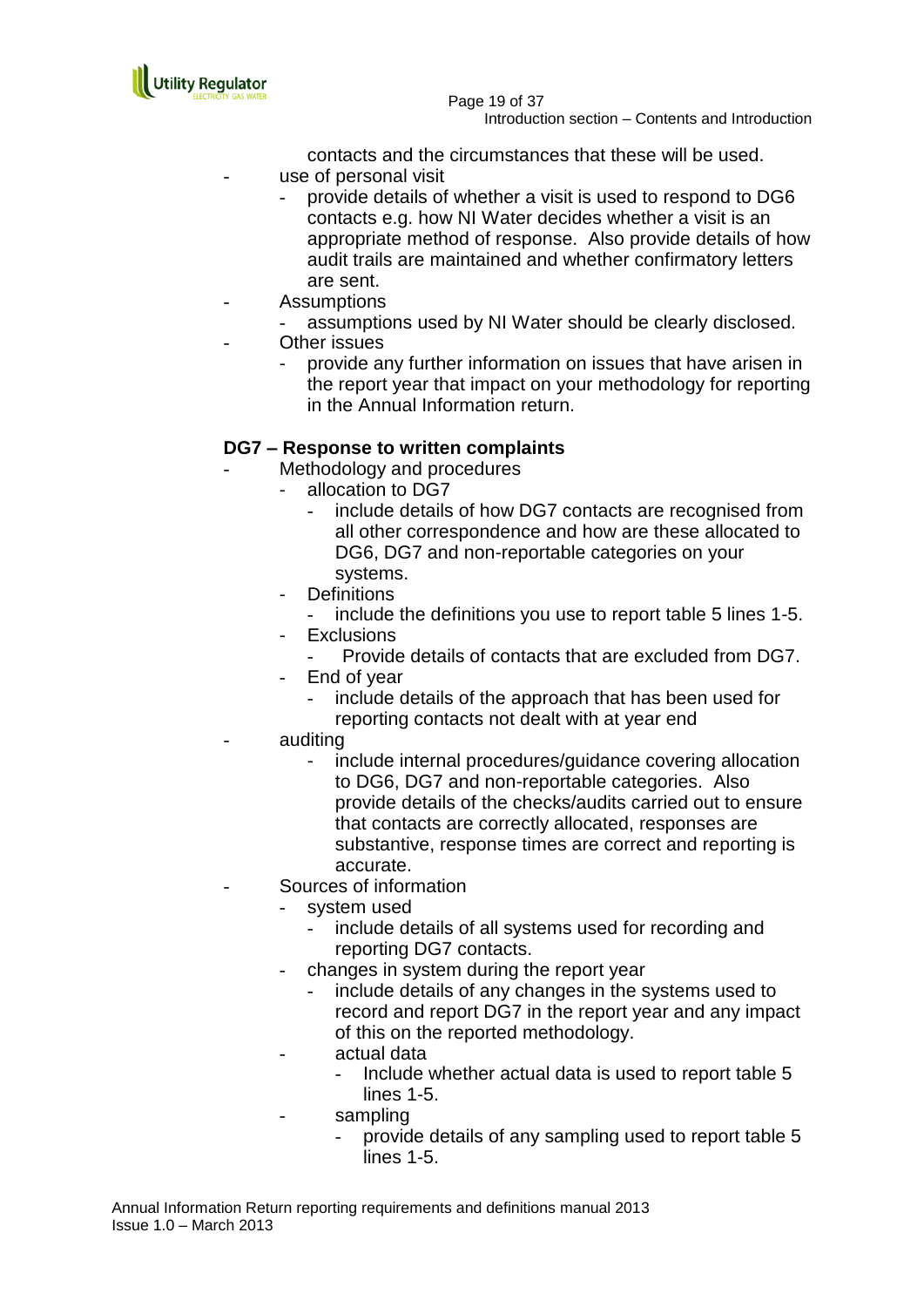

- justification for sampling
	- provide justification for using sampling rather than counting actuals.
- sampling methodology
	- provide details of the methodology used for sampling.
	- reliability and validity of results
- how do you ensure that figures are reliable and valid? **Responses**
- use of telephone
	- provide details of whether the telephone is used to respond to DG7 complaints e.g. how NI Water decides whether a telephone call is an appropriate method of response. Also provide details of how audit trails are maintained and whether confirmatory letters are sent.
	- use of standard letters
		- provide details of any standard letters used to respond to contacts and the circumstances that these will be used.
	- use of personal visit
		- provide details of whether a visit is used to respond to DG7 complaints e.g. how NI Water decides whether a visit is an appropriate method of response. Also provide details of how audit trails are maintained and whether confirmatory letters are sent.
- **Assumptions** 
	- assumptions used by NI Water should be clearly disclosed.
- **Other issues** 
	- provide any further information on issues that have arisen in the report year that impact on your methodology for reporting in the Annual Information return.

## **DG8 – Bills for metered customers**

- Methods and procedures
	- **Definitions** 
		- include the definitions you use to report table 5 lines 6-12.
	- **Exclusions** 
		- Provide details of metered accounts that have been excluded from the indicator
- **Billing policy** 
	- frequency of bill issue
		- Provide details of how often you issue your bills
	- customer reads; allowed/encouraged?
		- Clearly state your policy on whether customer reads are allowed / encouraged.
- Data collection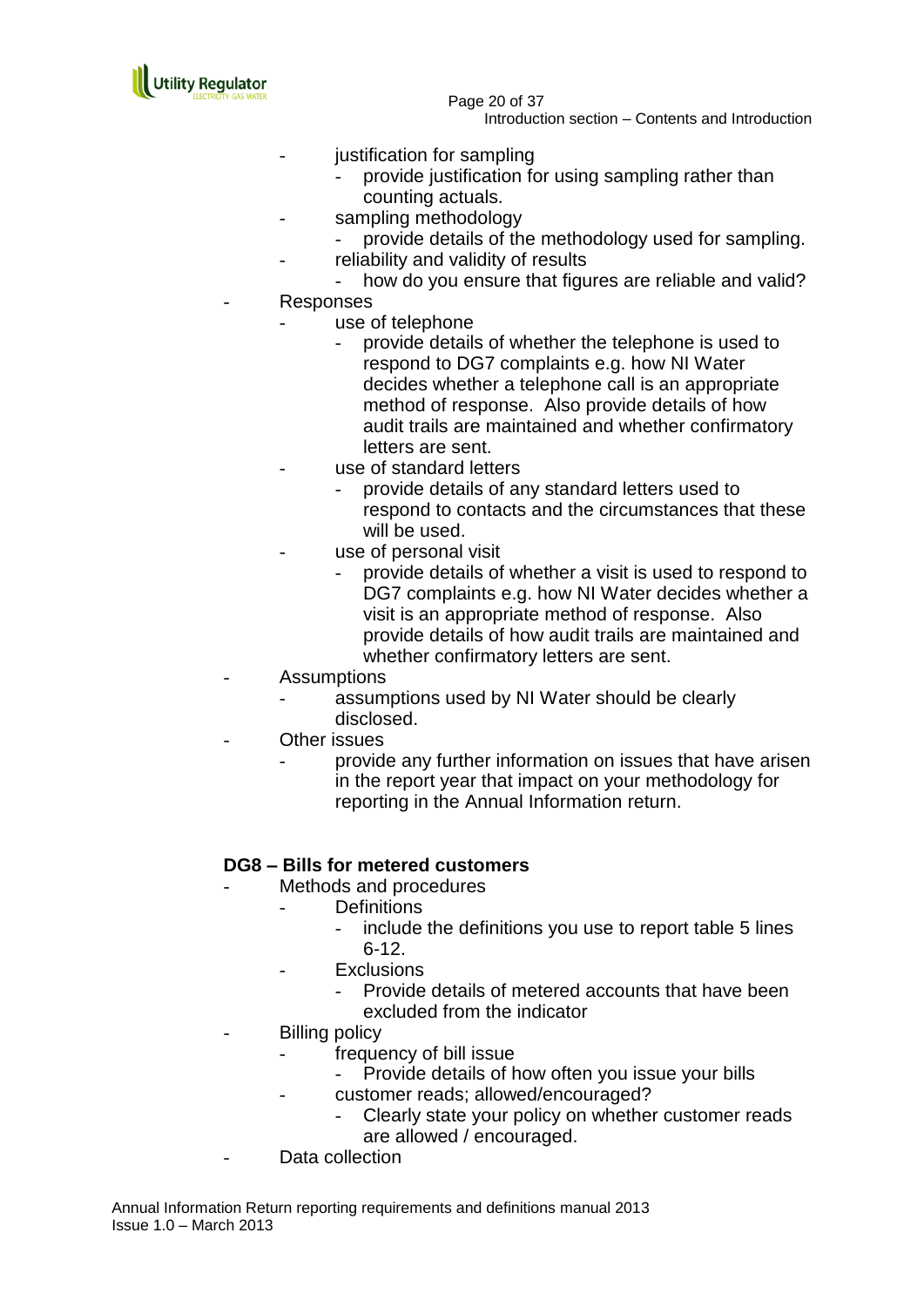

- frequency of reading cycles
	- Provide details of how often you undertake company readings
- method of meter reading
- Provide details of what systems are used
- policies on:
- access denied? Faulty meters? Abnormal reads?
- Previous misreads?
- Provide details on how these are reported and how you attempt to resolve the problem
- Data transfer
	- company reads
	- customer reads
	- updating, post bill issue
	- Provide details on how these reads are transferred onto your billing system
- Data measurement
	- system used
		- Provide details of the system used to take meter readings
	- number of reads during year
	- number of company reads for two years
		- Provide details of how you analyse that a customer has received at least one company read in two years
	- unbilled properties
		- Provide details of how you distinguish which properties have not been billed
	- year end reporting
		- Confirm that when a meter is read in one report year but the bill is sent the following report year. NI Water records these in the year in which the bill was sent and not the year in which the meter was read.
- **Assumptions** 
	- Any assumptions used by NI Water should be clearly disclosed
- **Other issues** 
	- Provide any further information on issues that have arisen in the report year that impact on your methodology or reporting in the Annual Information return

## **DG9 – Ease of telephone contact**

- Common definitions
	- principal advertised customer contact (pacc) points
	- company agent
	- office hours
	- exclusions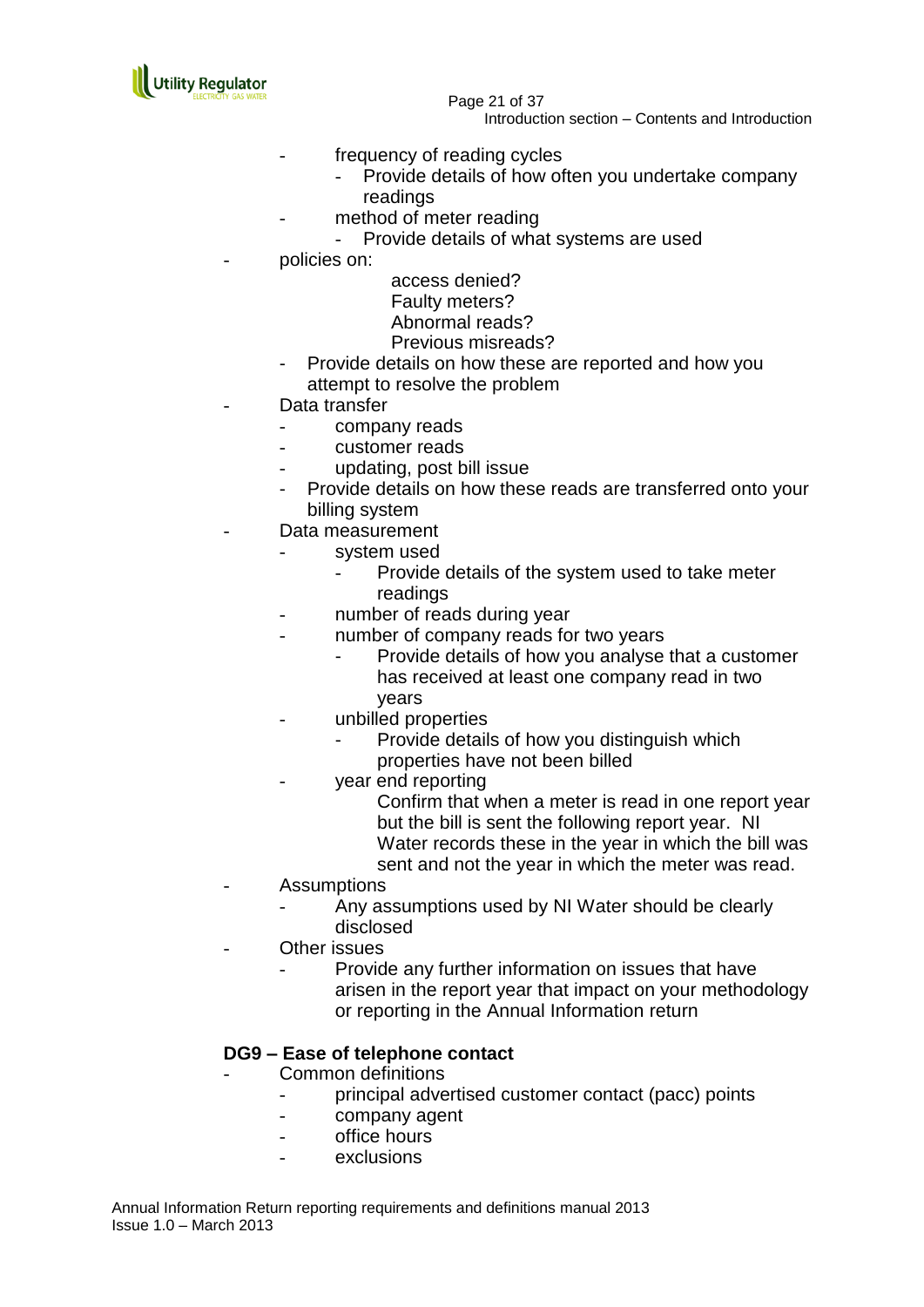

 Page 22 of 37 Introduction section – Contents and Introduction

include the definitions you use to report table 5 lines 13 - 17

Call receipt

- within provider's network
	- use and activation of day link messages use and activation of message links
- within company systems

queuing policy, including messaging busy tone policy, application and recording/reporting

- Provide a detailed description of your systems
- Call handling
	- practices and procedures
		- Provide details of what systems are used to ensure that all calls are reported
	- transfers between pacc points
		- Provide details of how you record, for example, an operational call that comes into your billing department
	- direct measurement/interpolation/extrapolation
		- Provide details of whether you can measure all calls to the PACC points or whether you use interpolation / extrapolation
- Messaging
	- use and activation of:
		- IVRs
		- message manager systems
		- answering machines
		- touchtone systems

(including number of messages and their duration). Provide details of what lines these systems are available on and how you ensure that these are reported correctly in table 5 lines 13- 17.

- Company systems
	- $t$ elephony what
	- locations where, number of lines
	- software

(a schematic should be provided)

### **Guidance to reporters**

The reporter must comment on any discrepancies between the methodology described and that actually practised by NI Water. The reporter should also comment on the suitability of the chosen methodology in monitoring and reporting the information. The reporter should pay particular attention to areas of the methodology that do not meet the reporting requirements and any changes in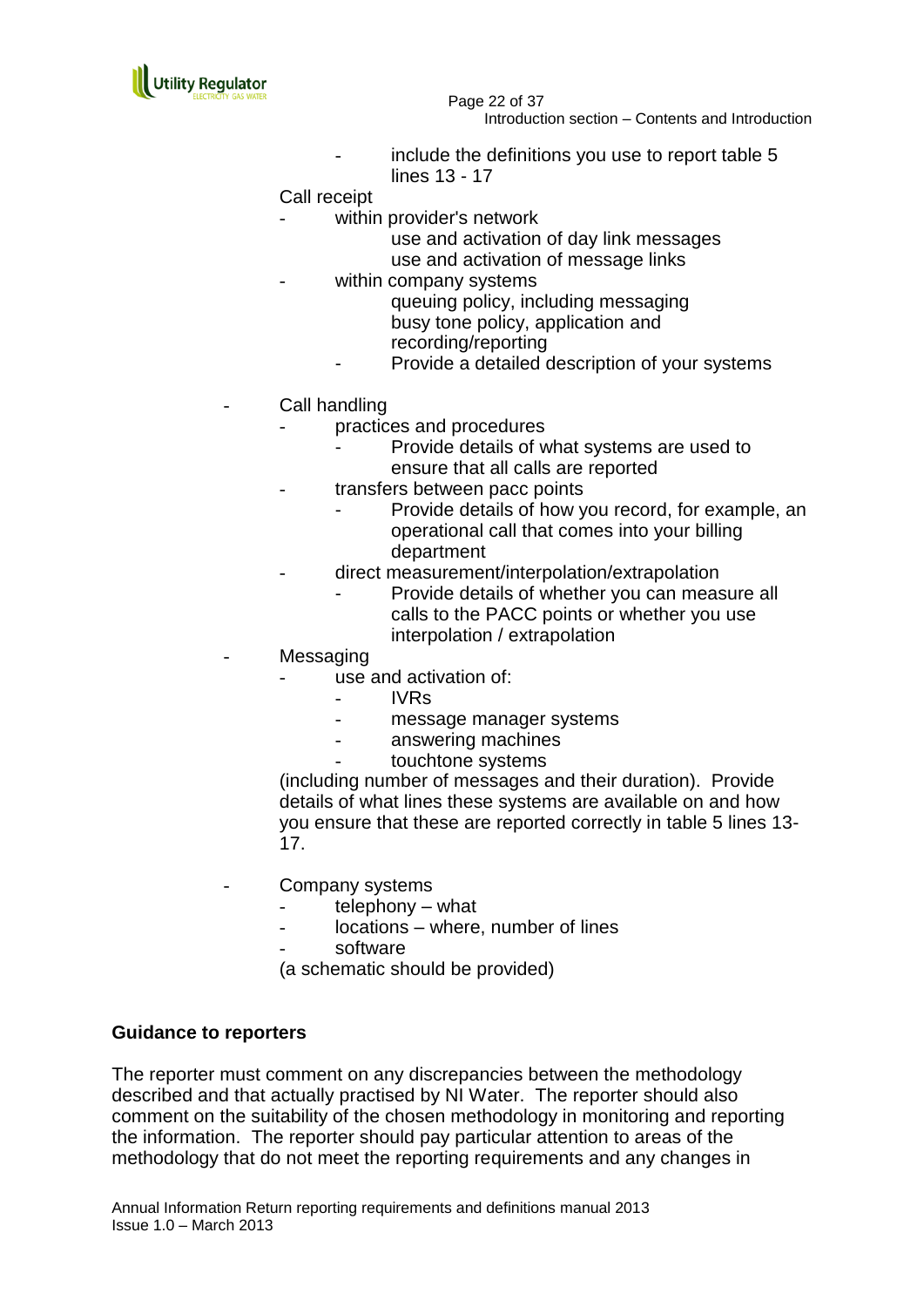

methodology or systems from previous Annual Information Returns.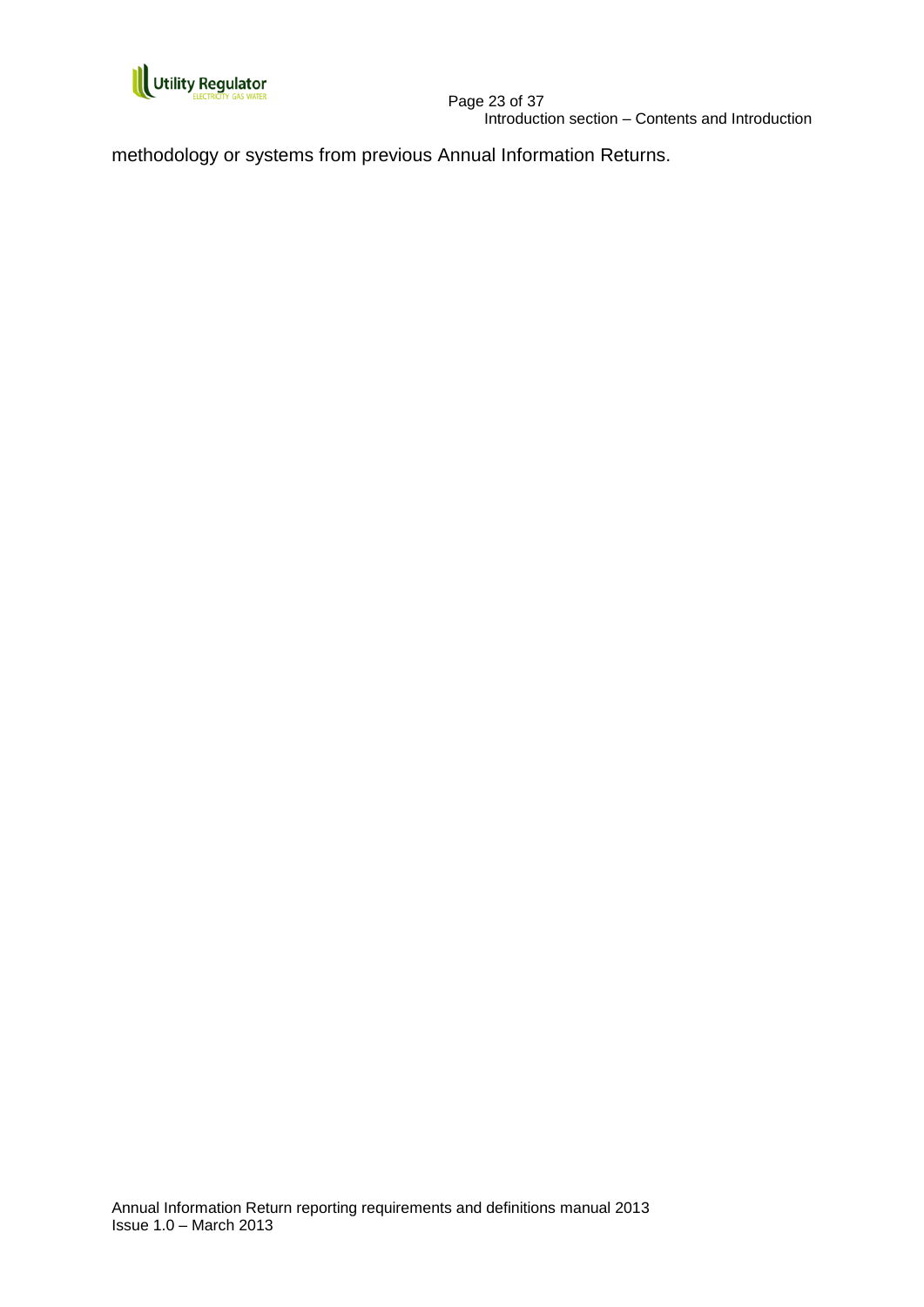

## **8. CUSTOMER SATISFACTION RESEARCH APPENDIX**

### **Guidance to NI Water**

NI Water should report on the nature and results of any customer satisfaction research carried out during the reporting year.

NIAUR requires NI Water to report on levels of customer satisfaction with services provided as identified by market research. The results will be used to monitor trends in company customer satisfaction.

NI Water should provide an overview of its strategy for monitoring its customers" satisfaction with, or views on, the standards of service provided. This should describe the nature, scale and frequency of research undertaken.

NI Water should monitor and report on overall customer satisfaction with their water and sewerage services.

Each piece of customer satisfaction research carried out by NI Water should, as a minimum, set out:

- Period of research work:
- Sample size and selection criteria;
- A copy of the questionnaire containing all relevant customer satisfaction question(s) asked;
- Relevant extracts from the research report; and,
- The distribution of responses, e.g. annotated on the questionnaire.

Where NI Water wishes to provide trend data or historical results of similar work to provide a company specific context, this would be useful.

#### **Guidance to the reporter**

The reporter is expected only to confirm that the reported results can be traced back to the identified research source.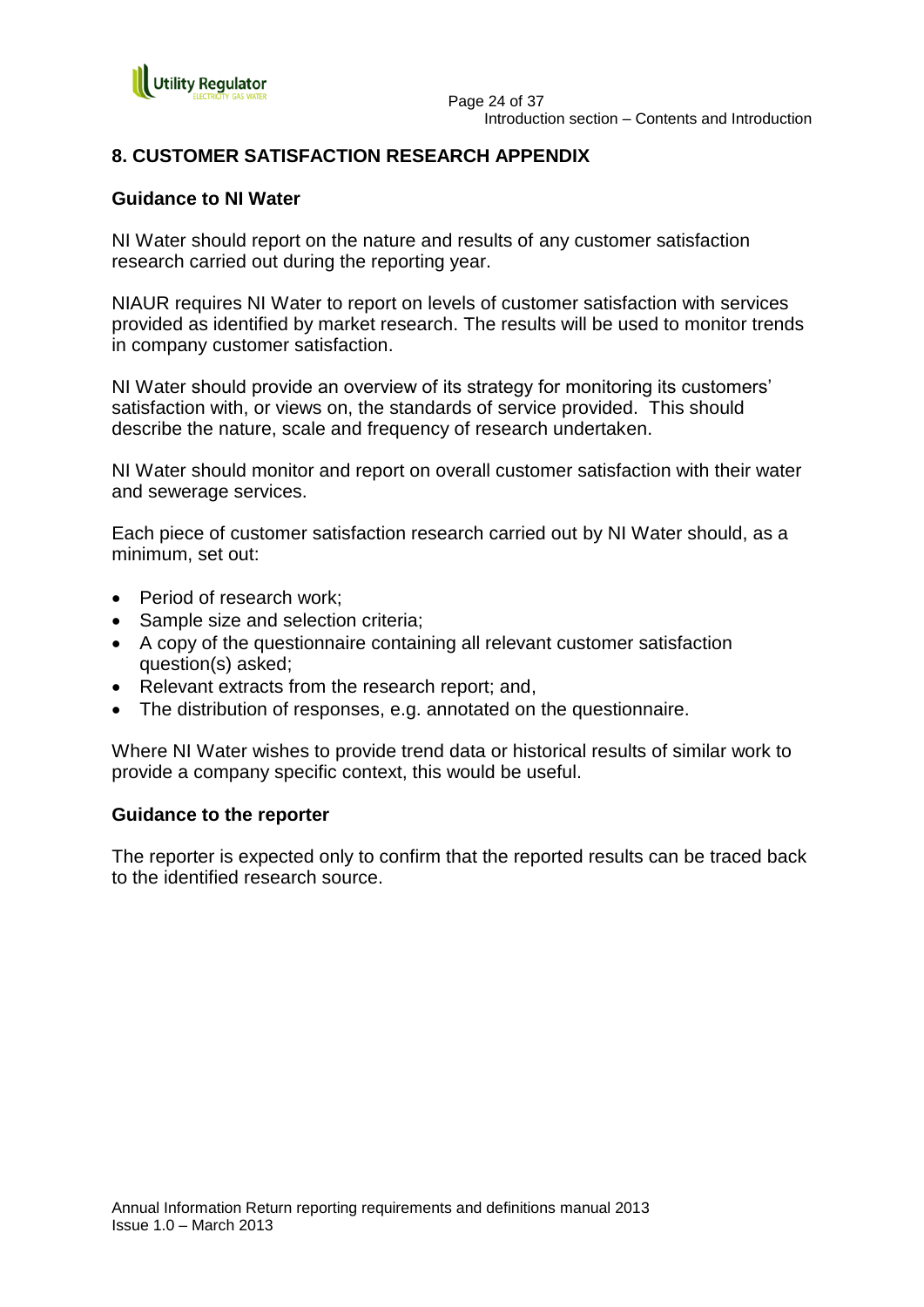

## **9. REPORTER'S GENERAL REPORT**

## **Guidance to the Reporter**

The general report is considered to be commercially confidential. It should include:

- Terms of reference:
- Details of the reporter's team:
- A summary of the audit approach, quality assurance procedures used and particulars of areas covered, including arrangements made to ensure coordination of certification and financial audit with NI Water"s financial auditors;
- A list of meetings with NI Water, inspections carried out and audit trails followed;
- A tabular summary in man hours of time spent by reporter and team members (reporter/lead auditor, senior auditors, auditors, support staff);
- The costs to NI Water of reporter activity for the Annual Information return reporting work, and an estimate for the forthcoming Annual Information return;
- A summary schedule of concerns with and challenges made to NI Water, and how these concerns and challenges have been resolved; and,
- A statement of areas of disagreement with NI Water which have not been resolved.

The levels of service certificate should be submitted separately (as outlined in sections 3 and 4 above) and not bound into the general report.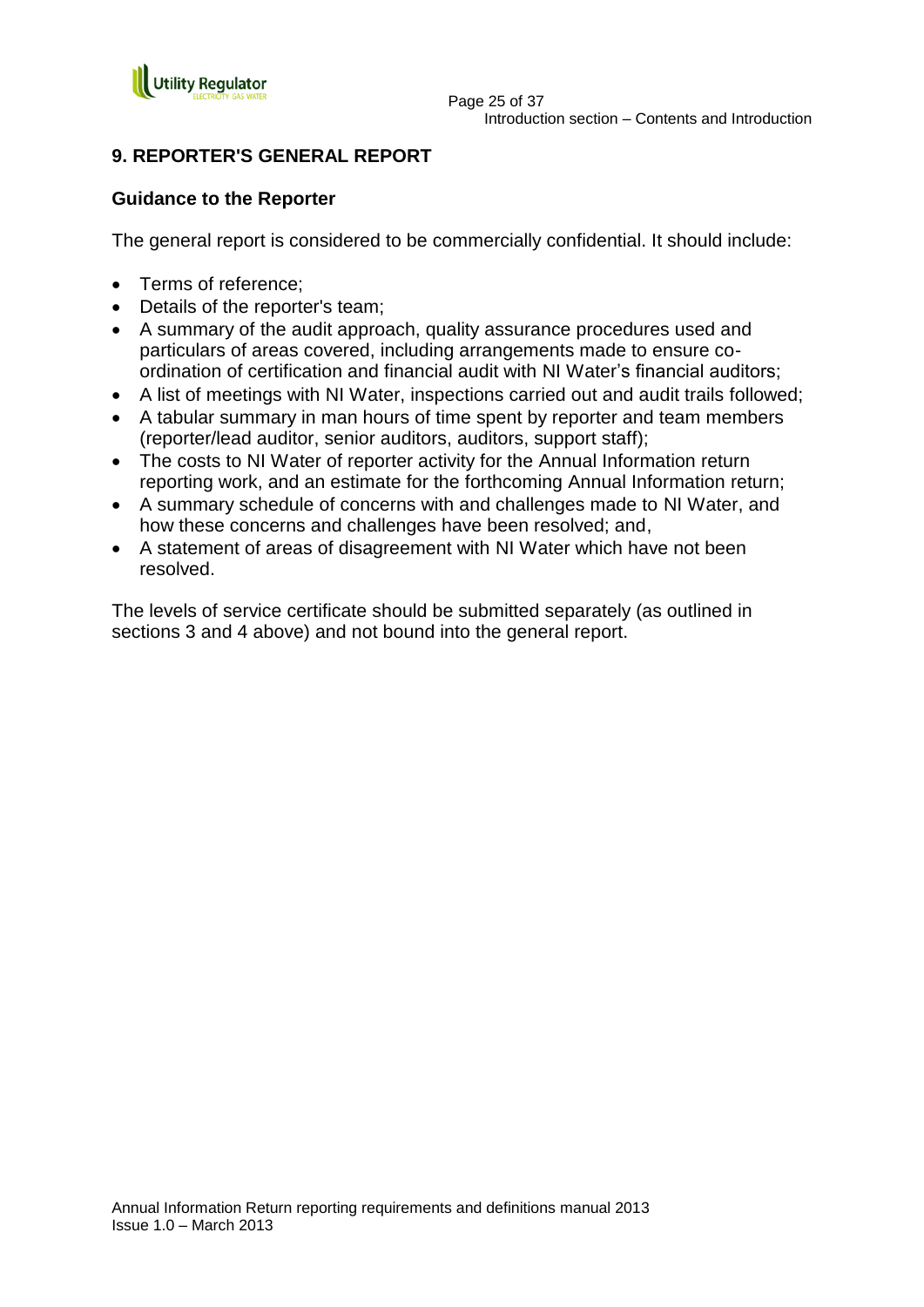

## **10. REPORTER'S LEVELS OF SERVICE INFORMATION CERTIFICATE**

The reporter should complete the following certificate:

LICENCE CONDITION J LEVELS OF SERVICE INFORMATION CERTIFICATE

I refer to the documents dated xx prepared by Northern Ireland Water as the Annual Information 201x Return to the Northern Ireland Utility Regulator, which have been reviewed under my direction.

The Annual Information return, for which Northern Ireland Water is solely responsible, includes Condition J (of the Instrument of Appointment) Levels of Service information.

In my professional opinion, based on and to the extent disclosed by sample monitoring carried out and as described in my Report to the Authority dated xx:

1. the Annual Information return, in so far as it relates to Condition J Levels of Service information, has been properly compiled by Northern Ireland Water , and in accordance with reasonable methods and procedures which are adequate for providing information to the appropriate degree of accuracy and to enable the Authority to make a fair assessment of the company's performance against Levels of Service indicators; and

2. subject to the qualifications expressed in my Report referred to above, the Annual Information 201x Return, in so far as it relates to Condition J Levels of Service information, has been prepared in accordance with the methodologies described in the submission dated xx to the Authority and that these methodologies are adequate for the purpose of obtaining Levels of Service information in accordance with the relevant reporting requirements.

**Signed** For and on behalf of **Date**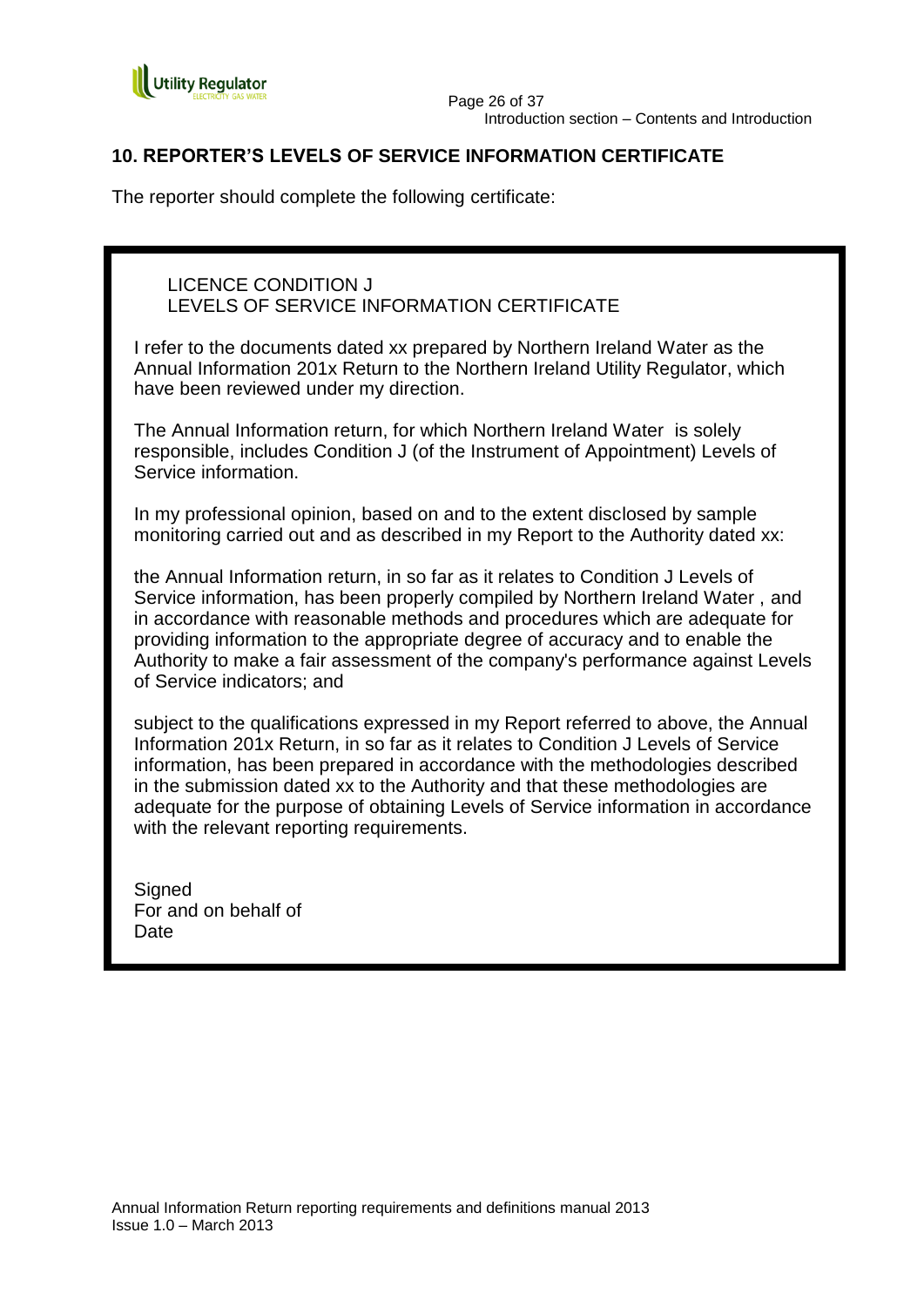

## **11. REGULATORY ACCOUNTS – REPORTING REQUIREMENTS**

Section 11 provides some general and specific guidance on the Regulatory Accounting tables of the Annual Information Return.

NI Water should submit four copies of:

- Regulatory accounts:
- Confidential information (if not included in regulatory accounts); and,
- Statutory accounts (if not bound with regulatory accounts).

NI Water should also publish its regulatory accounts on its website on the date they are submitted to NIAUR if possible or alternatively detail in its submission letter the expected date of publication on its website, which should be as soon as practicable. The web path should be included in a covering letter to the regulatory accounts.

NI Water should draw its regulatory accounts for 2012-13 on the basis of the guidance to AIR13 and the following regulatory accounting guidelines issued by Ofwat:

RAG 1.04 – Guideline for accounting for capital maintenance charges and current costs

RAG 2.03 – Guideline for classification of expenditure

RAG 3.06 – Guideline for the contents of regulatory accounts

RAG 4.03 – Guideline for the analysis of operating costs and assets

RAG 5.04 – Guideline for transfer pricing in the water industry

Please note these are not the revised guidelines referred to by Ofwat in Information Notice IN13/01.

All UK accounting standards extant at 31 March 2013 should be complied with unless detailed otherwise within the guidelines.

If NI Water considers that the requirements of these conflicts with those included in accounting standards, please contact Alan Craig, Regulatory Finance, NIAUR.

Specific regulatory accounts issues:

Link between directors' pay and standards of performance

The Water and Sewerage Services (Northern Ireland) Order 2006 introduced a requirement for NI Water to make a statement at the end of each financial year, regarding links between the pay of the board of the regulated business and standards of performance. NI Water should disclose this statement linking directors' pay and standards of performance in a separate note to the regulatory accounts (or in the statutory accounts if both sets of accounts are bound together in the same volume). Detail on what the statement must include is set out in RAG 3.06.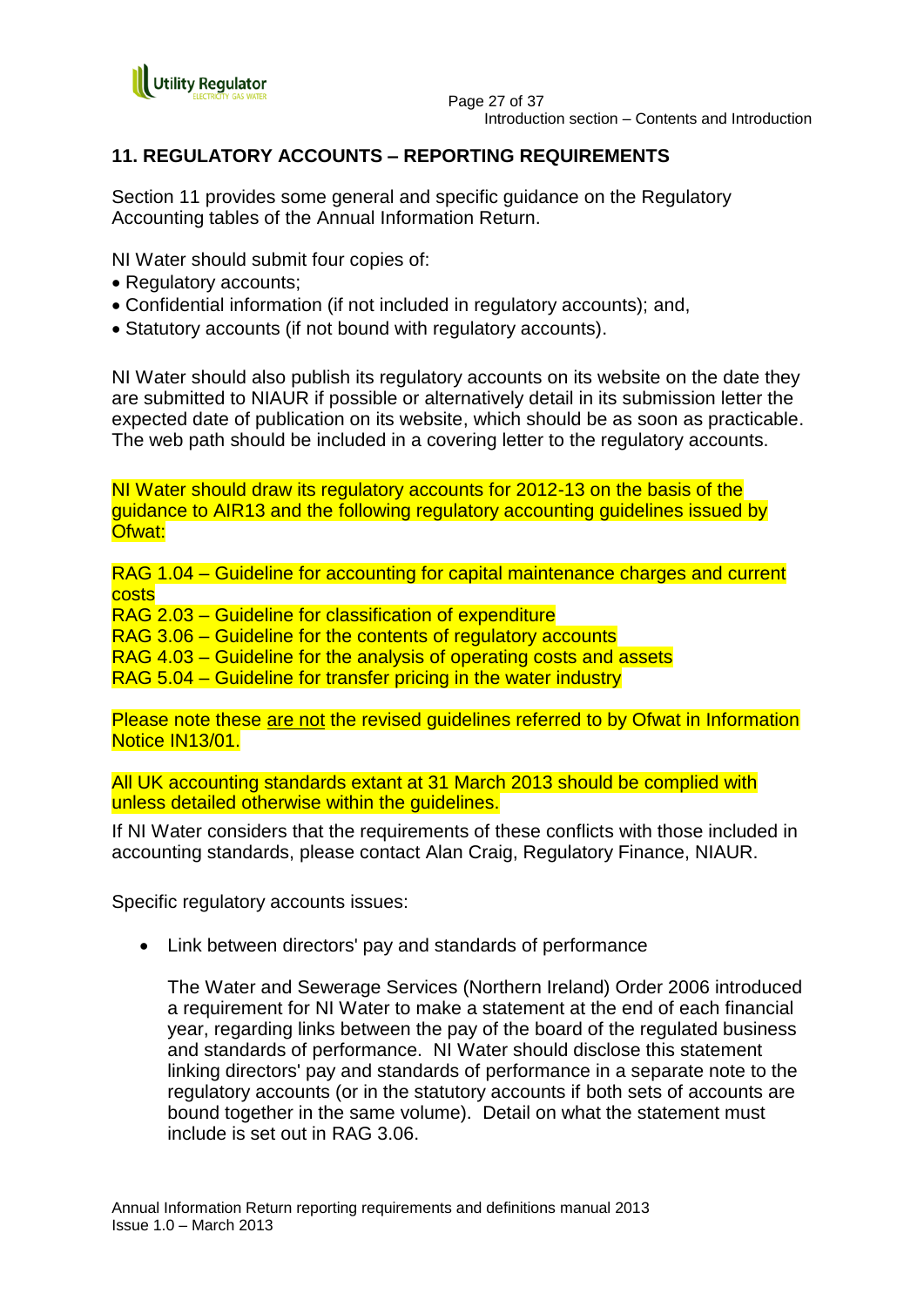

 Page 28 of 37 Introduction section – Contents and Introduction

If, when preparing the statement, any details of the remuneration arrangements have not yet been finalised, NIAUR expects the statement for the following year to cover the finalised arrangements for the previous year as well.

• Operating and Financial Review (OFR)

RAG 3.06 requires completion of an OFR. RAG 3.06 sections 3.1.13 to 3.1.15 sets out our requirements for the OFR. We note the Annual Report and Accounts has moved to a "Business Review" and the following items need only be included should they not be included within the Business Review. Deletion.

- Movements in turnover should be described with reference to the allowed price limit and to customer demand.
- Atypical operating expenditure items.
- Significant movements in IRC and CCD.
- Donations to charitable trusts assisting customers or similar funds if applicable.
- Dividend payments.
- Turnover recognition

NI Water should recognise turnover relating to bills raised for customers who have a record of non-payment in its regulatory accounts and Annual Information Return.

If NI Water binds its regulatory and statutory accounts together in one volume, it may refer to the enhanced business review in the statutory accounts when completing the OFR. If it submits regulatory and statutory accounts to NIAUR as one bound volume, it must also:

- (a) Be available to the public in the same hard copy format; and,
- (b) Be published on the website in an identical manner.

### Audit opinion

The full wording of the opinion that NIAUR requires for the regulatory accounts for 2012-13 is set out in the Engagement Letter between NI Water's Auditors, the Regulator and NI Water (as referred to in Annex A of the Auditors' Guidance). Where NI Water submits a set of regulatory accounts that does not contain this wording, NIAUR will not consider it to be compliant with licence condition F. The wording of the opinion required for the Annual Information Return is set out in Annex B of the Auditors' Guidance.

NIAUR expects, given the timescales of submission for the Annual Information Return 2013, that information in the Annual Information Return submission and the regulatory accounts will be consistent and that auditors will be able to agree the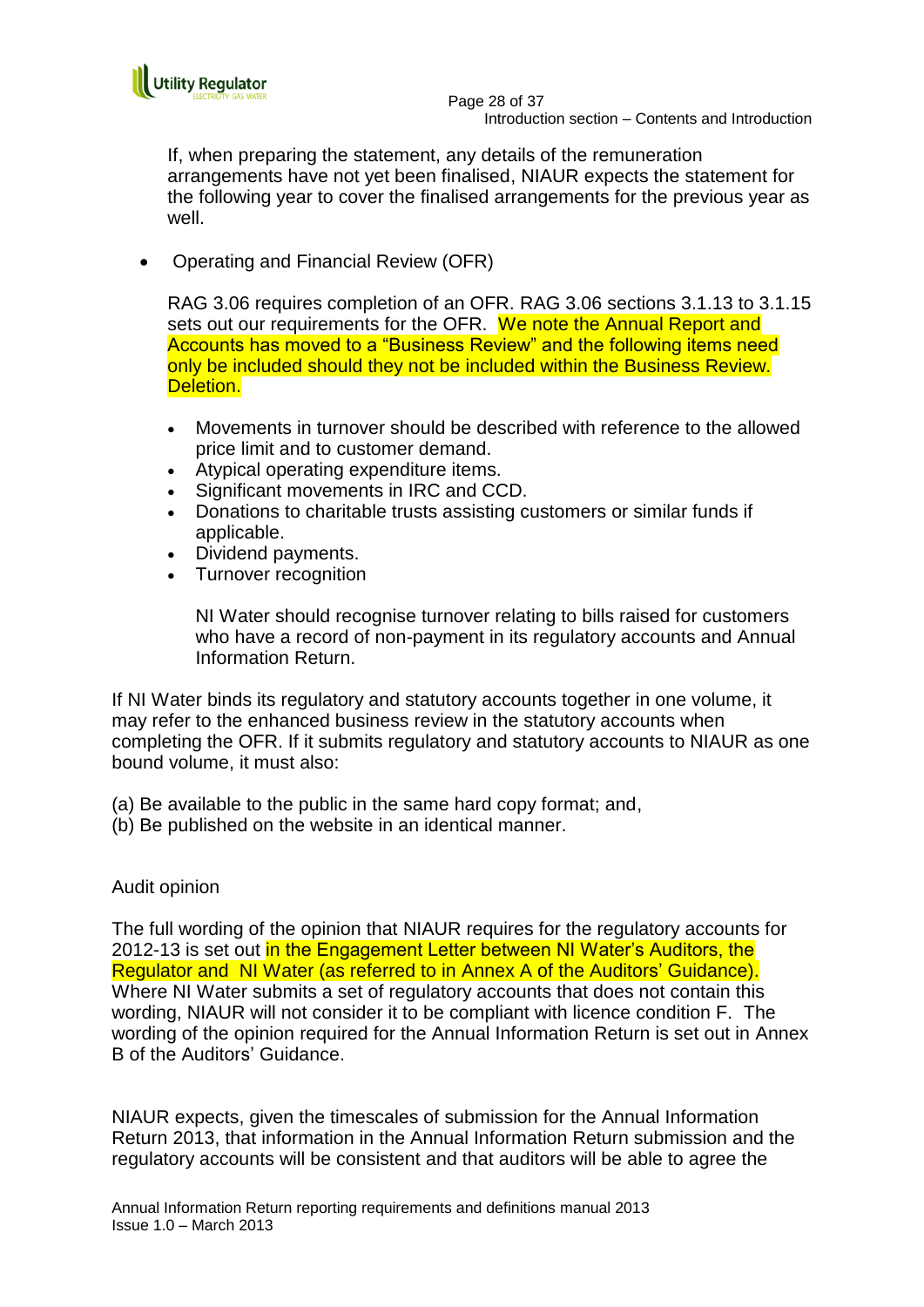

 Page 29 of 37 Introduction section – Contents and Introduction

Annual Information Return figures to the regulatory accounts. Where this is the case, NIAUR would expect auditors to issue an opinion confirming consistency of the information in the Annual Information Return and the regulatory accounts as set out in Annex B.

If there are any material differences between the Annual Information Return submission and the regulatory accounts, these should be detailed and explained in a covering letter by the auditors.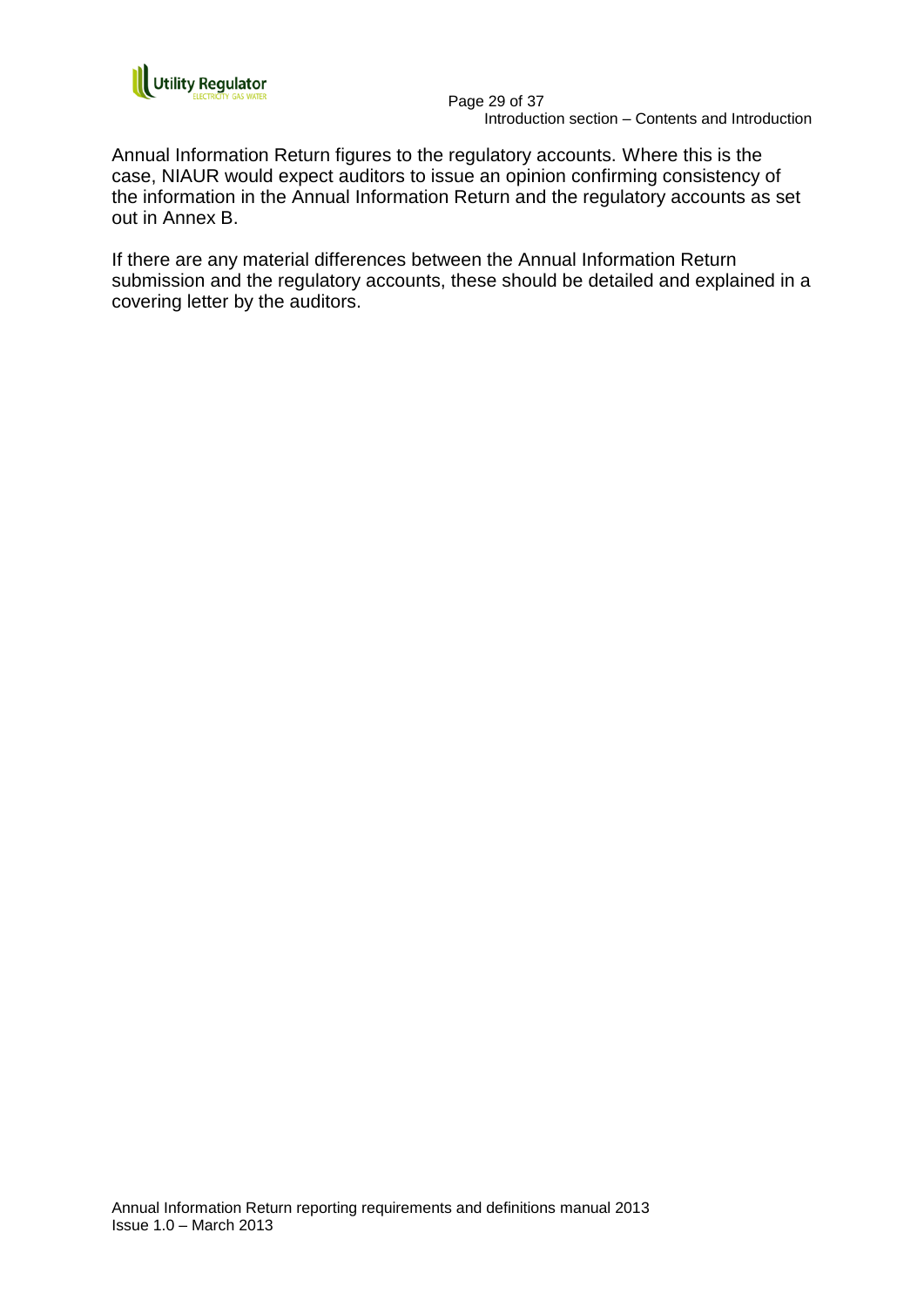

|  |  | Annex 1 - Timetable of submission stages |  |
|--|--|------------------------------------------|--|
|--|--|------------------------------------------|--|

|                                        | Company                    | <b>Reporter/Auditors</b>                                    |
|----------------------------------------|----------------------------|-------------------------------------------------------------|
|                                        |                            |                                                             |
|                                        |                            |                                                             |
| $28th$ March 2013                      |                            | <b>NIAUR</b> issues Annual                                  |
|                                        |                            | Information Requirement to NI                               |
|                                        |                            | Water, reporter and auditors.                               |
| 19 <sup>th</sup> April 2013            |                            | Reporter submits audit plans to<br>NIAUR.                   |
| $26th$ April 2013                      | The company submits        |                                                             |
|                                        | representations on the     |                                                             |
|                                        | reporter's and auditors'   |                                                             |
|                                        | audit plans.               |                                                             |
| $3rd$ May 2013                         |                            | NIAUR approve audit plan and                                |
|                                        |                            | set reporter's Annual                                       |
|                                        |                            | Information return ceiling costs                            |
|                                        |                            |                                                             |
| March $-15$ <sup>th</sup> July<br>2013 |                            | Clarification process for reporting requirements            |
| $15^{\text{th}}$ July 2013             | The company submits their  |                                                             |
|                                        | Annual Information returns |                                                             |
| 29 <sup>th</sup> July 2013             |                            | Reporters/auditors submit their                             |
|                                        |                            | Annual Information return                                   |
|                                        |                            | reports                                                     |
| August 2013                            |                            | Annual Information return query process commences           |
| October 2013                           |                            | Annual Information return feedback                          |
| 4 <sup>th</sup> November 2013          | The company submits their  |                                                             |
|                                        | public domain Annual       |                                                             |
|                                        | Information return         |                                                             |
| 11 <sup>th</sup> November 2013         |                            | Reporters/auditors submit their                             |
|                                        |                            | public domain Annual                                        |
|                                        |                            | Information return reports                                  |
| December 2013                          |                            | Public domain Annual Information returns made available via |
|                                        |                            | website and NIAUR library                                   |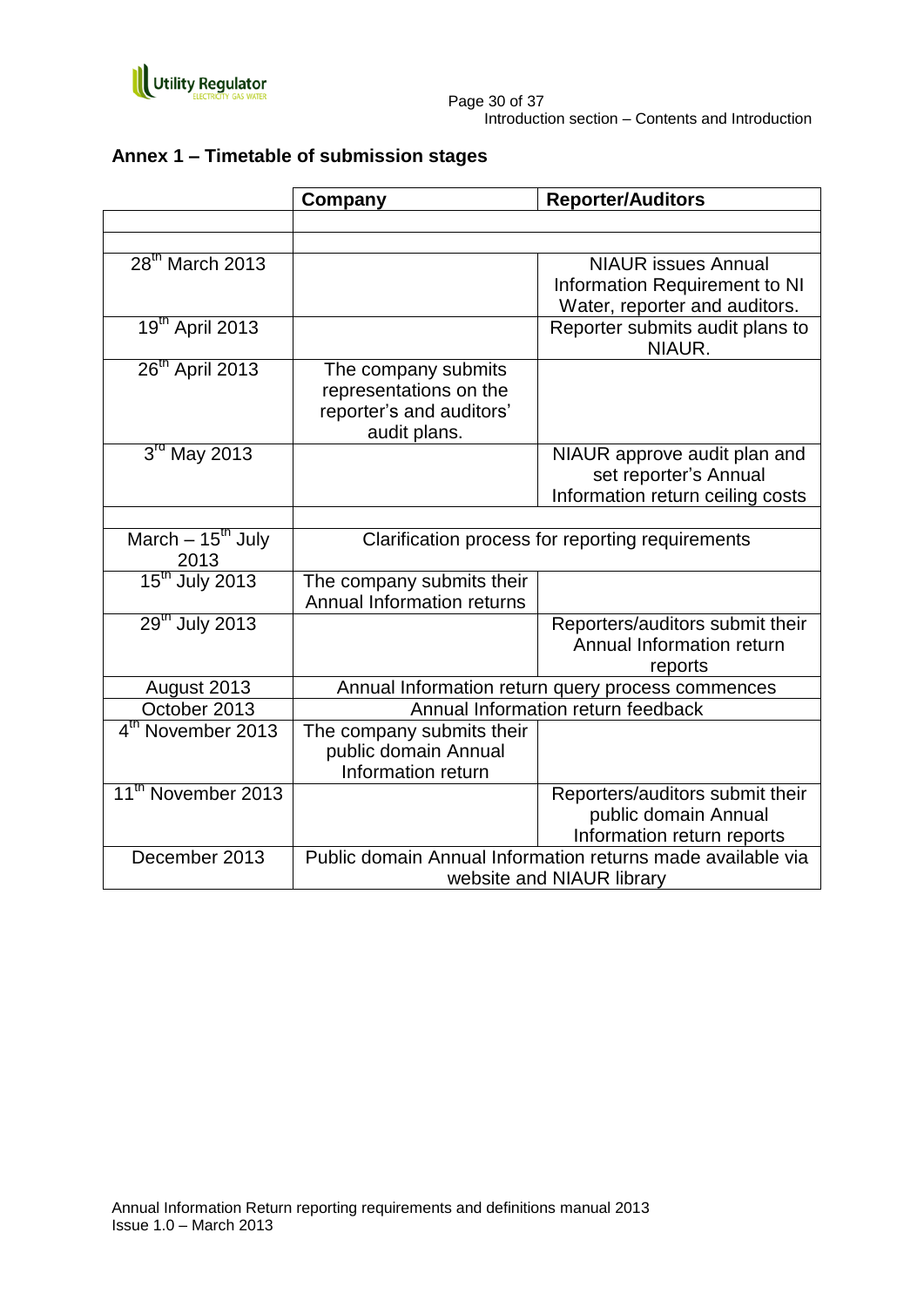

## **Annex 2 – Inflation indices**

These apply especially in tables 35a and 36a and provide the means to input the annual rate of the Retail Price Index (RPI) and also a measure to show the rate of inflation in construction prices (the Construction Outputs Price Index, or COPI).

|                   | RPI financial year average                                                                                                                                              |  |  |
|-------------------|-------------------------------------------------------------------------------------------------------------------------------------------------------------------------|--|--|
| <b>Definition</b> | The average of the monthly all items RPI (published to 1 d.p.) for<br>the twelve month period from April to March. The financial year<br>average is displayed to 1 d.p. |  |  |
|                   |                                                                                                                                                                         |  |  |
|                   |                                                                                                                                                                         |  |  |

|                   | RPI percentage change                                                                                                                                                        |
|-------------------|------------------------------------------------------------------------------------------------------------------------------------------------------------------------------|
| <b>Definition</b> | Percentage change in the RPI financial year average<br>The percentage change in the financial year average is calculated<br>as follows:                                      |
|                   | financial year average Theorem - 1<br>x 100<br>financial year average (in previous year)                                                                                     |
|                   | The percentage change should be calculated with the financial<br>year averages for both years at full decimal accuracy. The<br>calculated result is then rounded to 1 d.p.   |
|                   |                                                                                                                                                                              |
|                   | COPI quarterly figures                                                                                                                                                       |
| <b>Definition</b> | The quarterly figures for the Construction Outputs Price Index<br>(COPI).<br>Input.                                                                                          |
|                   |                                                                                                                                                                              |
|                   | COPI financial year average                                                                                                                                                  |
| <b>Definition</b> | The average of the four quarterly COPI figures for the period April<br>to March. The COPI figure is published to 1 d.p. The financial year<br>average is displayed to 2 d.p. |
|                   |                                                                                                                                                                              |
|                   | COPI percentage change                                                                                                                                                       |
| <b>Definition</b> | Percentage change in the COPI financial year average                                                                                                                         |
|                   | Annual Information Return reporting requirements and definitions manual 2013                                                                                                 |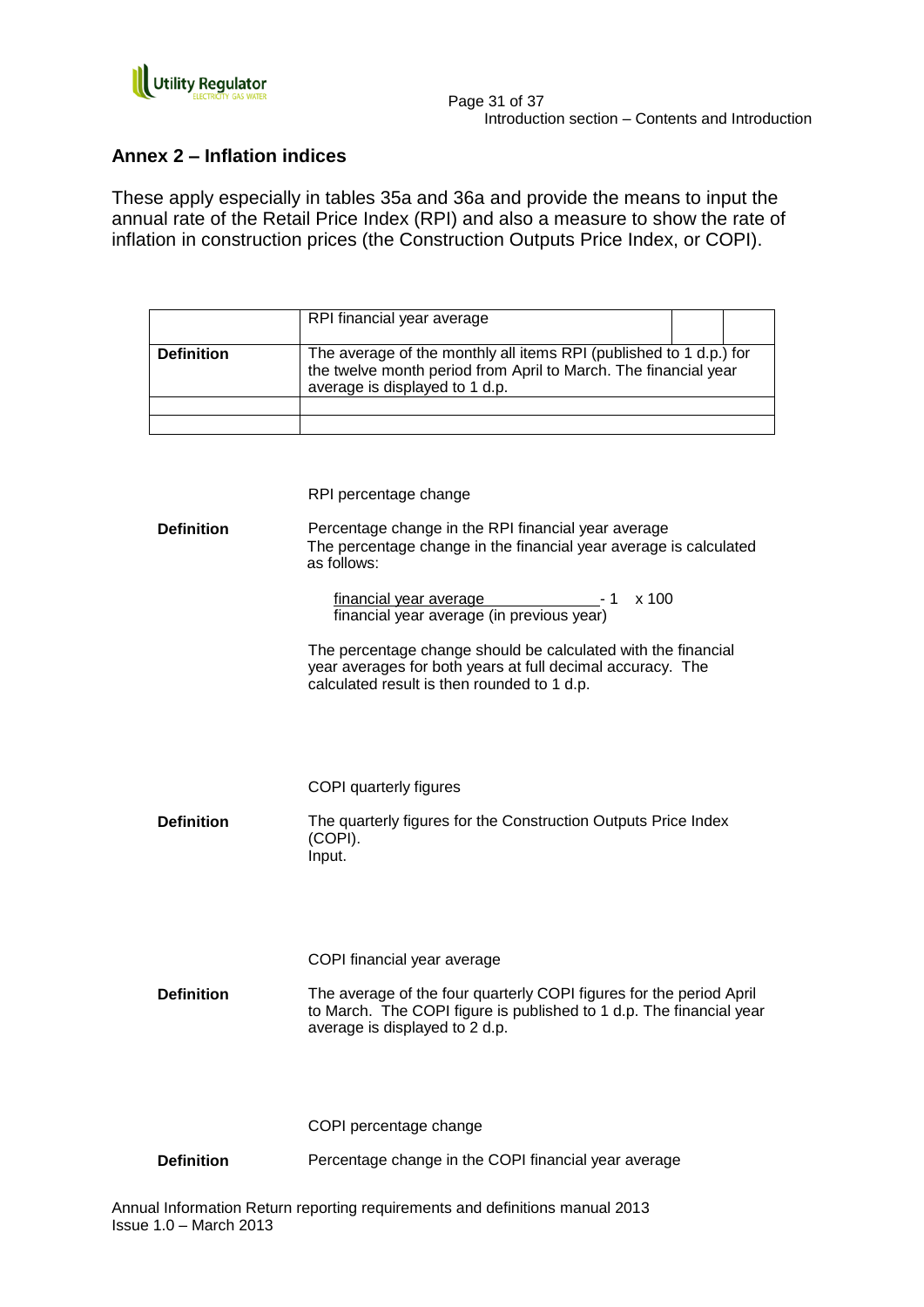

 Page 32 of 37 Introduction section – Contents and Introduction

The percentage change in the financial year average is calculated as follows:

Financial year average \_\_\_\_\_\_\_\_\_\_\_\_\_\_\_\_\_\_\_\_\_- 1 x 100 Financial year average (in previous year)

The percentage change should be calculated with the financial year averages for both years at full decimal accuracy. The calculated result is then rounded to 2 d.p.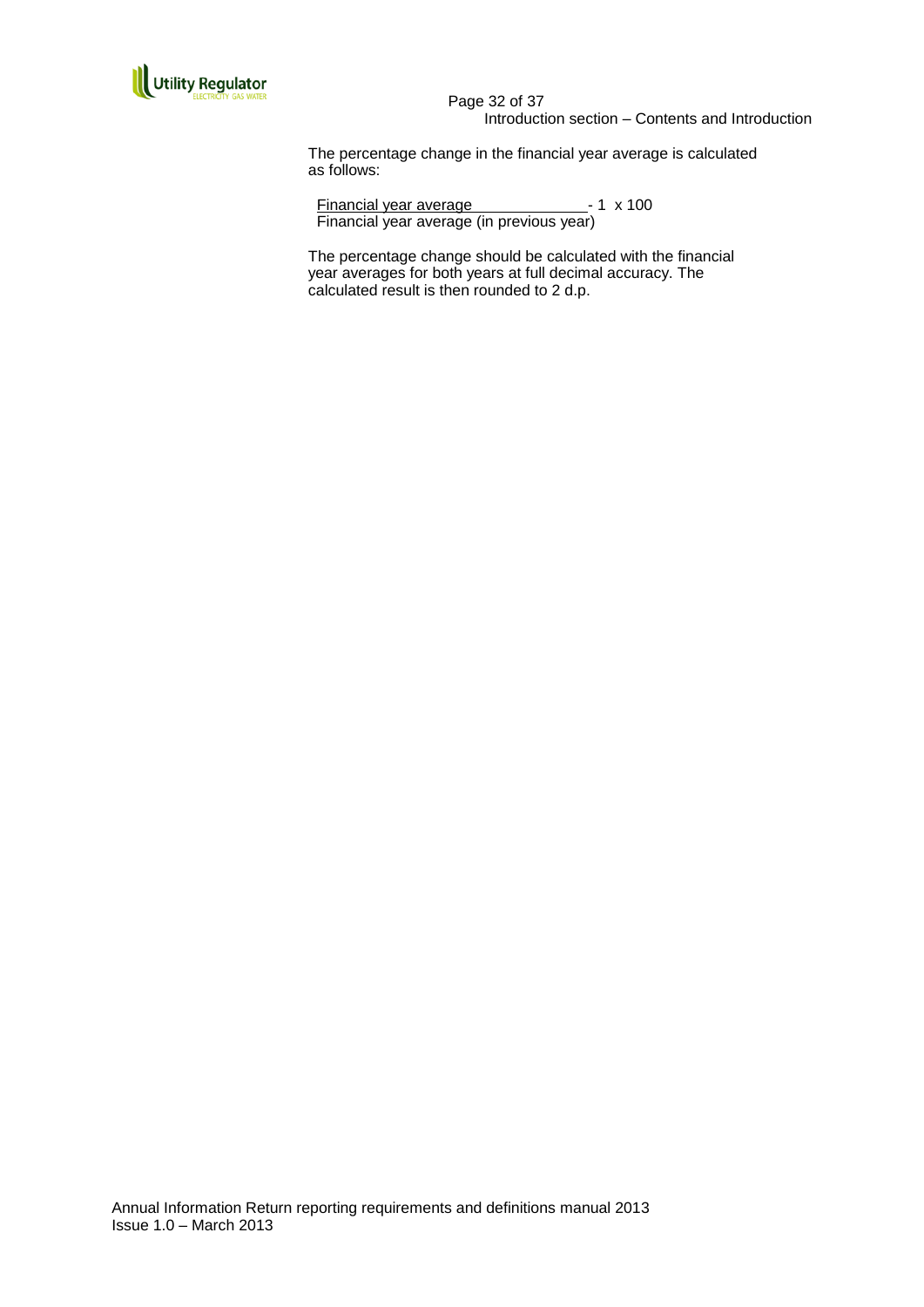

## **Annex 3 – Glossary of terms and abbreviations**

| above ground supply pipe leakage |                |                                                                                                                                                                                                                       |  |
|----------------------------------|----------------|-----------------------------------------------------------------------------------------------------------------------------------------------------------------------------------------------------------------------|--|
|                                  |                | any leakage occurring on the supply pipe [q.v.] beyond the<br>internal stop valve                                                                                                                                     |  |
| AD(s)                            | -              | authorised departure(s)                                                                                                                                                                                               |  |
| April 1                          |                | year beginning                                                                                                                                                                                                        |  |
| auth                             |                | authorised                                                                                                                                                                                                            |  |
| <b>BOD</b>                       | -              | biochemical oxygen demand                                                                                                                                                                                             |  |
| <b>BWD</b>                       |                | <b>Bathing Waters Directive</b>                                                                                                                                                                                       |  |
| capex                            |                | capital expenditure                                                                                                                                                                                                   |  |
| <b>CCA</b>                       | ۰              | current cost accounting                                                                                                                                                                                               |  |
| <b>CCD</b>                       |                | current cost depreciation                                                                                                                                                                                             |  |
| <b>CCTV</b><br><b>COD</b>        |                | closed circuit television                                                                                                                                                                                             |  |
| communication pipe               |                | chemical oxygen demand                                                                                                                                                                                                |  |
|                                  |                | that part of the service pipe [q.v.] which runs from a main to, and<br>including a stopcock at, or as close as is reasonably practicable<br>to, the boundary of the property (or street in which the main is<br>laid) |  |
| compl, compl'd                   |                |                                                                                                                                                                                                                       |  |
| <b>COPI</b>                      | $\blacksquare$ | completed<br>construction output price index                                                                                                                                                                          |  |
| <b>CPNI</b>                      | $\blacksquare$ | centre for the protection of national infrastructure                                                                                                                                                                  |  |
| <b>CSO</b>                       |                | combined sewer overflow                                                                                                                                                                                               |  |
| The Department                   |                |                                                                                                                                                                                                                       |  |
|                                  |                | Department for Regional Development                                                                                                                                                                                   |  |
| DI                               |                | distribution input                                                                                                                                                                                                    |  |
| distribution losses              |                | any leakage from company infrastructure such as trunk mains,                                                                                                                                                          |  |
|                                  |                | service reservoirs, distribution mains and communication pipes                                                                                                                                                        |  |
| <b>DMA</b>                       |                | district metering area                                                                                                                                                                                                |  |
| <b>Drought Order</b>             |                |                                                                                                                                                                                                                       |  |
|                                  |                | an Order made under The Water and Sewerage Services<br>(Northern Ireland) Order 2006.                                                                                                                                 |  |
| ESL                              |                | <b>Enhanced service levels</b>                                                                                                                                                                                        |  |
| EU                               |                | European Union                                                                                                                                                                                                        |  |
| excl                             |                | excluding, excluded                                                                                                                                                                                                   |  |
| flooding incident                |                |                                                                                                                                                                                                                       |  |
|                                  |                | an event of internal flooding (q.v.) from a public sewer (whether                                                                                                                                                     |  |
| <b>FRS</b>                       |                | foul, combined or surface water)<br><b>Financial Reporting Standards</b>                                                                                                                                              |  |
|                                  |                |                                                                                                                                                                                                                       |  |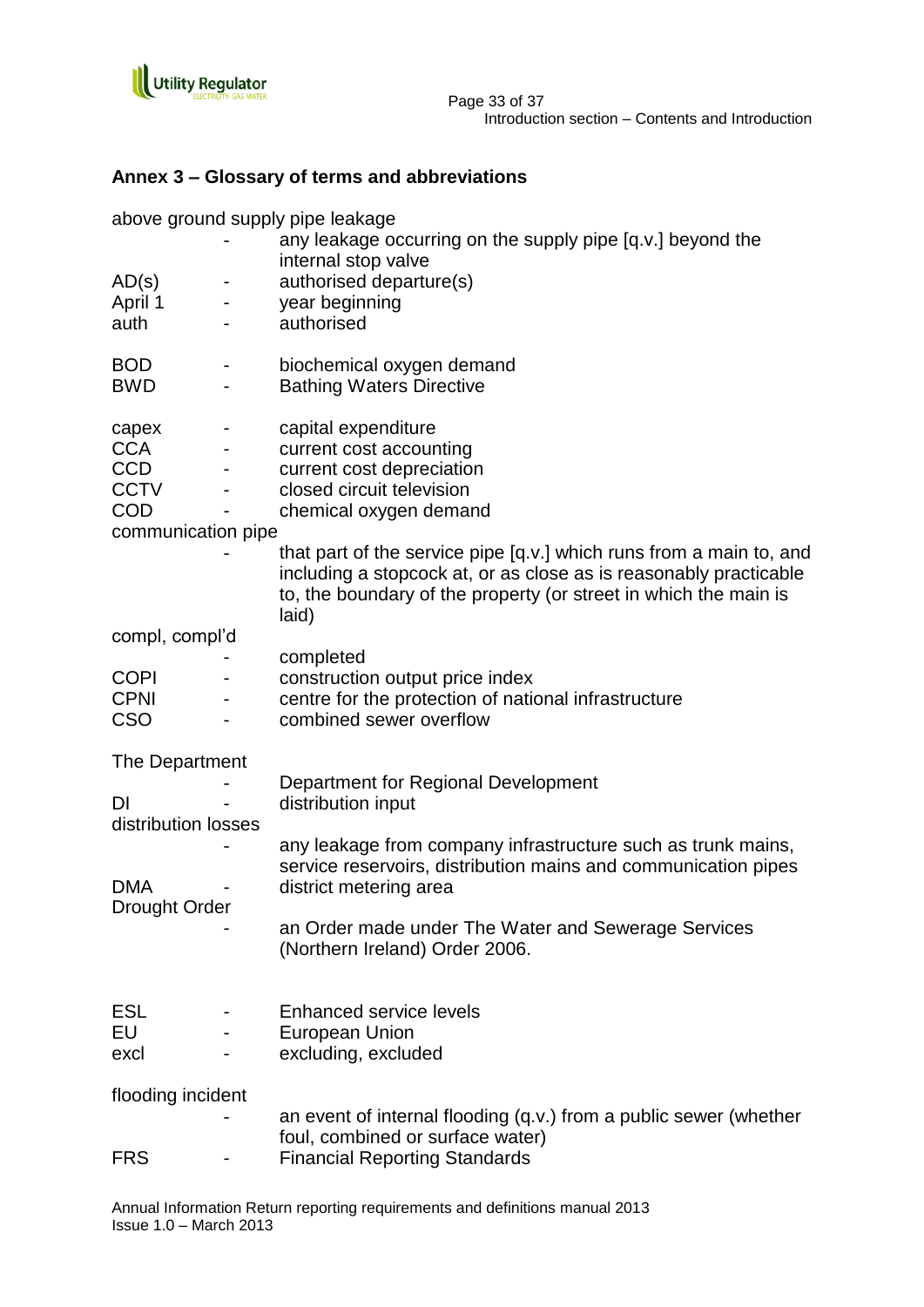

| <b>GIS</b><br><b>GMEA</b><br><b>GSS</b>                                                        |                               | geographical information system<br>Gross modern equivalent asset value<br><b>Guaranteed Standards Scheme</b>                                                                                                                                                                                                                                                                                                                                                                             |
|------------------------------------------------------------------------------------------------|-------------------------------|------------------------------------------------------------------------------------------------------------------------------------------------------------------------------------------------------------------------------------------------------------------------------------------------------------------------------------------------------------------------------------------------------------------------------------------------------------------------------------------|
| <b>HCA</b><br>households                                                                       |                               | historic cost accounting<br>properties used as single domestic dwellings (normally<br>occupied), receiving water for domestic purposes which are not<br>factories, offices or commercial premises                                                                                                                                                                                                                                                                                        |
| <b>HSE</b>                                                                                     |                               | Health and Safety Executive of Northern Ireland                                                                                                                                                                                                                                                                                                                                                                                                                                          |
| <b>ICA</b><br><b>ICS</b><br>internal flooding                                                  |                               | Instrumentation control and automation<br>Information capture system                                                                                                                                                                                                                                                                                                                                                                                                                     |
|                                                                                                |                               | flooding which enters a building or passes below a suspended<br>floor                                                                                                                                                                                                                                                                                                                                                                                                                    |
| internal plumbing losses                                                                       |                               |                                                                                                                                                                                                                                                                                                                                                                                                                                                                                          |
|                                                                                                |                               | any leakage from pipework and fittings within the property not<br>under mains pressure                                                                                                                                                                                                                                                                                                                                                                                                   |
| km                                                                                             |                               | kilometres                                                                                                                                                                                                                                                                                                                                                                                                                                                                               |
| I/pr/d<br><b>LOC</b><br>LU<br><b>LUT</b>                                                       | -                             | litres per property per day<br>local priority scheme<br>loading units<br>look-up table                                                                                                                                                                                                                                                                                                                                                                                                   |
| m<br>March 31<br>MEA, MEAV -<br>m.hd<br>ml<br>MI<br>MI/d<br><b>MLE</b><br><b>MNI</b><br>mst    | $\overline{\phantom{a}}$<br>- | million<br>year end<br>modern equivalent asset value<br>metres head<br>millilitres<br>megalitres<br>megalitres per day<br>maximum likelihood estimation<br>maintenance non-infrastructure<br>mains stop tap                                                                                                                                                                                                                                                                              |
| <b>NEP</b><br><b>NERA</b><br>ΝI<br><b>NIEA</b><br><b>NIO</b><br><b>NISRA</b><br>non-households |                               | <b>National Environment Programme</b><br><b>National Economic Research Associates</b><br><b>National Insurance</b><br><b>NI Environment Agency</b><br>Northern Ireland Office<br>Northern Ireland Statistics and Research Agency<br>properties receiving water for domestic purposes but which are<br>not occupied as domestic premises, or where domestic<br>dwellings are combined with other properties, or where<br>properties are in multiple occupation but only have one standing |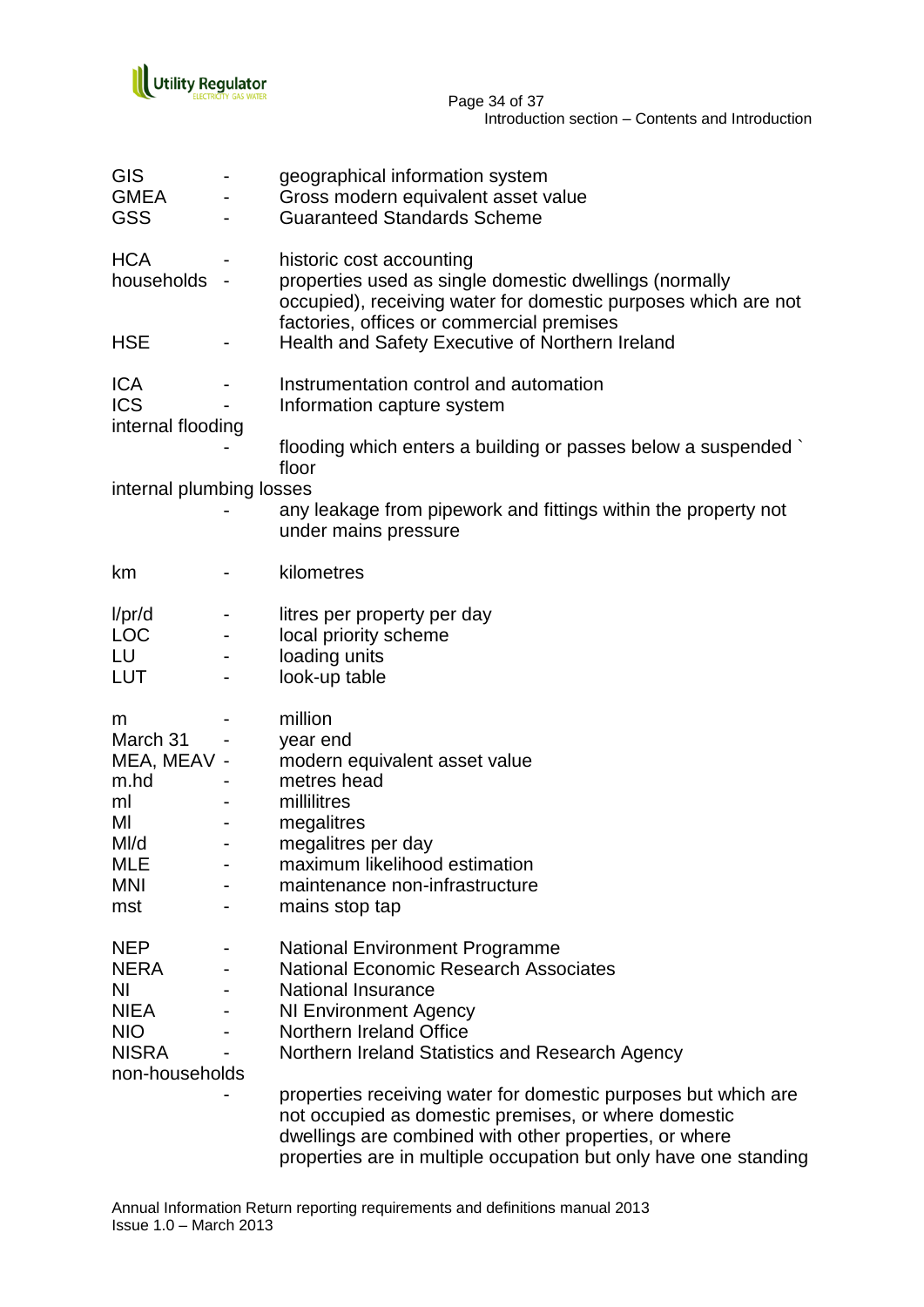

 Page 35 of 37 Introduction section – Contents and Introduction

| non-infra<br>nr<br><b>NTU</b>                                 | ۰                                                   | charge<br>non-infrastructure<br>number<br>nephelometric turbidity units                                                                                                                                       |
|---------------------------------------------------------------|-----------------------------------------------------|---------------------------------------------------------------------------------------------------------------------------------------------------------------------------------------------------------------|
| obs<br>o/loaded<br>opex                                       | $\sim 100$                                          | obligations<br>overloaded<br>operational expenditure<br>overloaded sewer- a sewer where the flow from a storm is unable to pass through it<br>due to a permanent problem (e.g. flat gradient, small diameter) |
| pcc<br><b>PCV</b><br>p.e.<br>pn-wks<br>per capita consumption | $\overline{\phantom{a}}$<br>$\sim 100$ km s $^{-1}$ | per capita consumption (q.v.)<br>prescribed concentration or value<br>population equivalent<br>person weeks                                                                                                   |
| prop(s)<br>prop'n                                             | $\blacksquare$                                      | customer use of water and any internal plumbing losses<br>property(ies)<br>proportion                                                                                                                         |
| QO                                                            |                                                     | quality objectives                                                                                                                                                                                            |
| <b>RAG</b><br><b>RIDDOR</b>                                   | -<br>$\blacksquare$                                 | <b>Regulatory Accounting Guidelines</b><br>Reporting of Injuries, Diseases and Dangerous Occurrences<br>Regulations (Northern Ireland) 1997                                                                   |
| <b>RPI</b><br><b>RQO</b><br><b>RTU</b>                        | -<br>-                                              | retail price inflation<br>river quality objective<br>restricted toilet use                                                                                                                                    |
| <b>SDB</b><br>secs<br>service pipe                            | $\blacksquare$                                      | Supply demand balance<br>seconds                                                                                                                                                                              |
|                                                               |                                                     | so much of any pipe for supplying water from a main to any<br>premises as is subject to water pressure from that main, or                                                                                     |
| sewage                                                        |                                                     | would be so subject but for the closing of some valve<br>the contents of a sewer                                                                                                                              |
| sewerage<br><b>SIC</b><br><b>SIR</b>                          |                                                     | the network of sewer pipes<br>standard industrial classifications<br>surface investment requirements                                                                                                          |
| <b>SRM</b><br>SS                                              |                                                     | <b>Sewerage Rehabilitation Manual</b><br>suspended solids                                                                                                                                                     |
| <b>SSSI</b><br>SSO                                            |                                                     | Site of Special Scientific Interest<br>storm sewage overflow                                                                                                                                                  |
| ST                                                            |                                                     | storm tank                                                                                                                                                                                                    |
| <b>STW</b><br>supply pipe                                     |                                                     | sewage treatment works<br>so much of any service pipe [q.v.] as is not a communication                                                                                                                        |
| <b>SWAD</b>                                                   |                                                     | pipe [q.v.]<br><b>Surface Water Abstraction Directive</b>                                                                                                                                                     |
| <b>SWD</b>                                                    |                                                     | <b>Shellfish Waters Directive</b>                                                                                                                                                                             |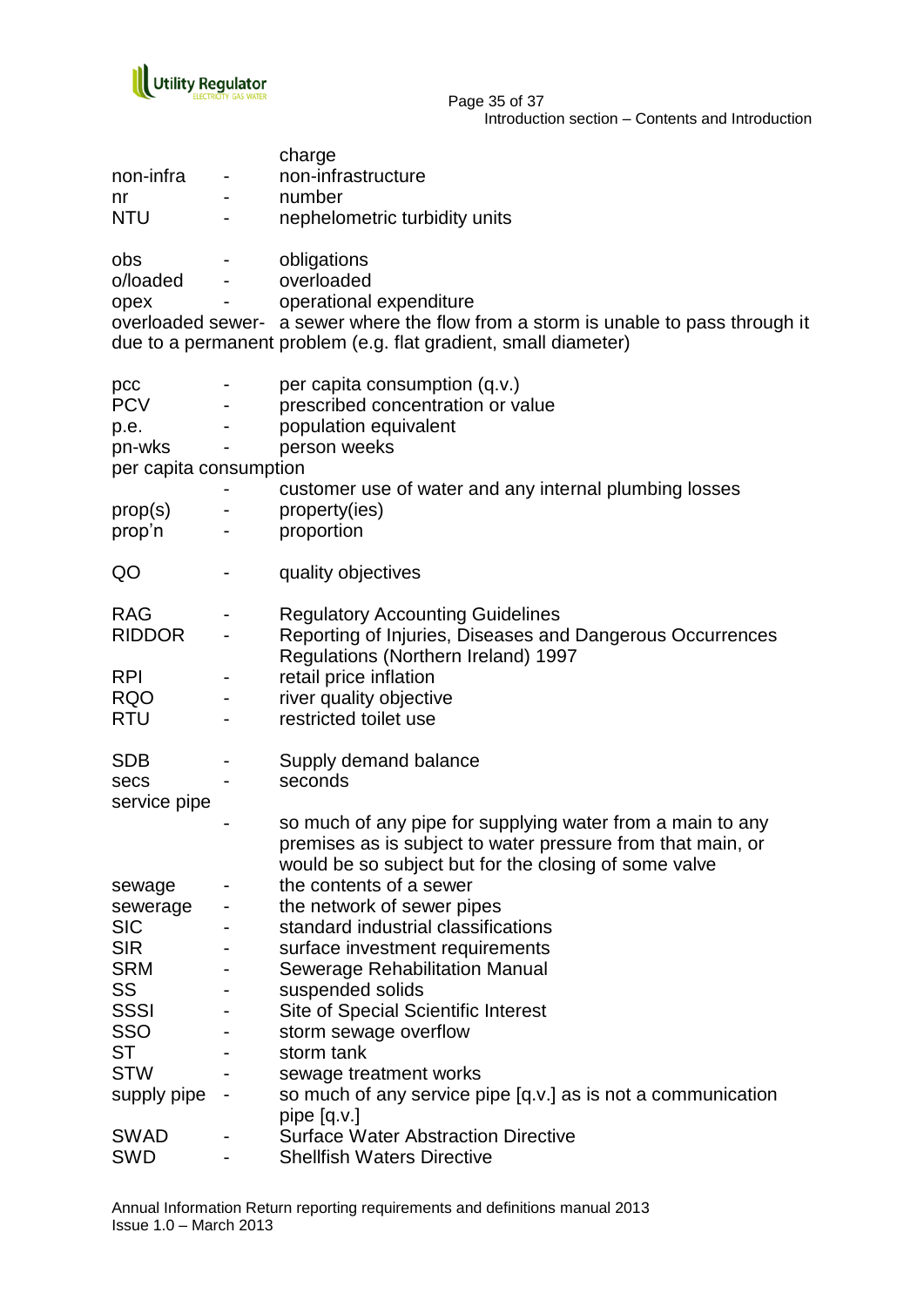

| third party                |                              | anyone who does not act for, or on behalf of, the company. It<br>therefore excludes agents, contractors and other parties acting<br>with the authorisation of the company.                                                   |
|----------------------------|------------------------------|------------------------------------------------------------------------------------------------------------------------------------------------------------------------------------------------------------------------------|
| ttds                       |                              | thousand tonnes dry solids                                                                                                                                                                                                   |
| <b>UID</b><br><b>UKWIR</b> |                              | unsatisfactory intermittent discharges<br><b>UK Water Industry Research</b><br>underground supply pipe leakage                                                                                                               |
|                            |                              | any leakage occurring on the supply pipe [q.v.] which usually<br>runs from the boundary of the property (or street in which the<br>main is laid) up to the internal stop valve of the property                               |
| uninhabited cellar         |                              |                                                                                                                                                                                                                              |
|                            |                              | an integral part of a building that is at least partially below<br>ground level and not used for habitation (where such a cellar is<br>in regular use as part of the normal living accommodation it is<br>termed a basement) |
| <b>UV</b>                  |                              | ultra-violet                                                                                                                                                                                                                 |
| <b>UWWTD</b>               | $\blacksquare$               | Urban Waste Water Treatment Directive                                                                                                                                                                                        |
| WaSC                       | -                            | water and sewerage company                                                                                                                                                                                                   |
| <b>WIP</b>                 |                              | work in progress                                                                                                                                                                                                             |
| wks                        |                              | weeks                                                                                                                                                                                                                        |
| <b>WoC</b>                 |                              | water only company                                                                                                                                                                                                           |
| <b>WRc</b>                 |                              | <b>Water Research Centre</b>                                                                                                                                                                                                 |
| <b>WSRA</b>                | $\qquad \qquad \blacksquare$ | <b>Water Services Regulatory Authority</b>                                                                                                                                                                                   |
| <b>WSSO</b>                | $\overline{\phantom{a}}$     | Water and Sewerage Services (Northern Ireland) Order 2006                                                                                                                                                                    |
| <b>WSZ</b>                 |                              | water supply zone                                                                                                                                                                                                            |
| <b>WTW</b>                 |                              | water treatment works                                                                                                                                                                                                        |
| WUKOHSG -                  |                              | Water UK Occupational Health & Safety Group                                                                                                                                                                                  |
| WwTW                       |                              | waste water treatment works                                                                                                                                                                                                  |
| yr                         |                              | year                                                                                                                                                                                                                         |
| >                          |                              | greater than, after                                                                                                                                                                                                          |
| ≺                          |                              | less than, before                                                                                                                                                                                                            |